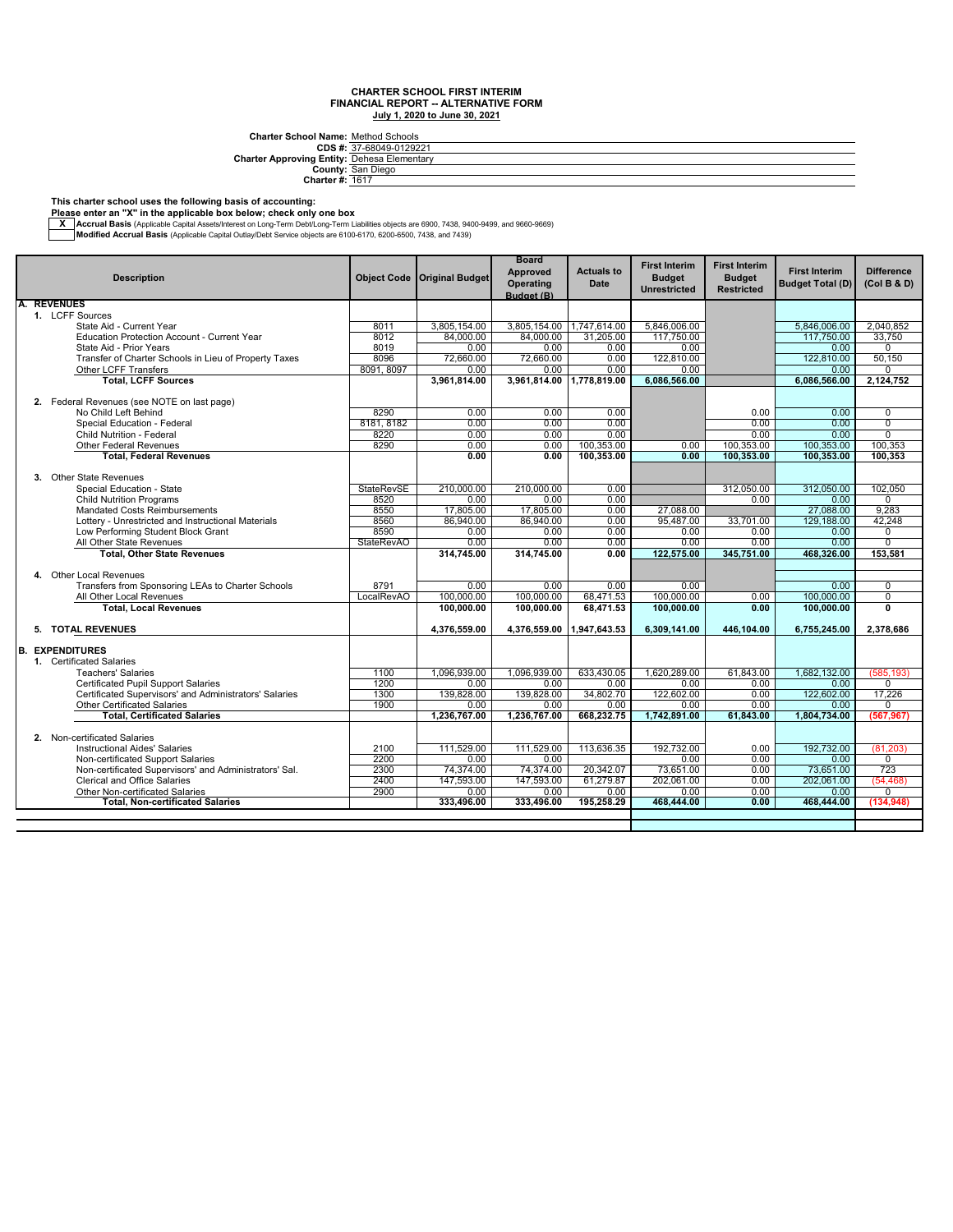**Charter School Name:** Method Schools

| <b>Board</b><br><b>First Interim</b><br><b>First Interim</b><br><b>Approved</b><br><b>Actuals to</b><br><b>First Interim</b><br><b>Difference</b><br><b>Description</b><br>Object Code   Original Budget<br><b>Budget</b><br><b>Budget</b><br><b>Date</b><br><b>Budget Total (D)</b><br>(Col B & D)<br><b>Operating</b><br><b>Unrestricted</b><br><b>Restricted</b><br>Budget (B)<br>3. Employee Benefits<br><b>STRS</b><br>0.00<br>0.00<br>0.00<br>3101-3102<br>0.00<br>0.00<br>0.00<br>$\overline{0}$<br><b>PERS</b><br>0.00<br>0.00<br>$\overline{0}$<br>3201-3202<br>0.00<br>0.00<br>0.00<br>0.00<br>3301-3302<br>OASDI / Medicare / Alternative<br>120,125.00<br>120,125.00<br>63,871.23<br>169,167.00<br>4,731.00<br>173,898.00<br>(53, 773)<br>37,383.78<br><b>Health and Welfare Benefits</b><br>3401-3402<br>259,747.00<br>259,747.00<br>480,816.00<br>16,068.00<br>496,884.00<br>(237, 137)<br>3501-3502<br>61,108.00<br>15,877.01<br>67,860.00<br>840.00<br>68,700.00<br>Unemployment Insurance<br>61,108.00<br>(7, 592)<br>3601-3602<br>23,554.00<br>23,554.00<br>33,170.00<br>928.00<br>(10, 544)<br><b>Workers' Compensation Insurance</b><br>15,786.92<br>34,098.00<br>3701-3702<br>0.00<br>0.00<br>0.00<br><b>Retiree Benefits</b><br>0.00<br>0.00<br>0<br>3801-3802<br>0.00<br>0.00<br>0.00<br>$\overline{0}$<br>PERS Reduction (for revenue limit funded schools)<br>0.00<br>0.00<br>0.00<br>5,443.38<br>104,567.00<br>3901-3902<br>60,513.00<br>60,513.00<br>3,092.00<br>107,659.00<br>(47, 146)<br>Other Employee Benefits<br>138,362.32<br>855,580.00<br>25,659.00<br><b>Total, Employee Benefits</b><br>525,047.00<br>525.047.00<br>881,239.00<br>(356, 192)<br>4. Books and Supplies<br>241,360.00<br>241,360.00<br>144,201.26<br>563,459.00<br>77,901.00<br>(400,000)<br>Approved Textbooks and Core Curricula Materials<br>4100<br>641,360.00<br>4200<br>53,337.59<br>230.000.00<br>Books and Other Reference Materials<br>30.000.00<br>30.000.00<br>0.00<br>230,000.00<br>(200, 000)<br>4300<br>22,987.00<br>26,299.00<br>37,834.00<br>37,834.00<br>33,701.00<br>60,000.00<br><b>Materials and Supplies</b><br>(22, 166)<br>Noncapitalized Equipment<br>4400<br>48,000.00<br>48,000.00<br>33,855.03<br>0.00<br>97,000.00<br>97,000.00<br>(49,000)<br>Food<br>4700<br>0.00<br>0.00<br>0.00<br>0.00<br>0.00<br>0<br><b>Total, Books and Supplies</b><br>357,194.00<br>254,380.88<br>819,758.00<br>208,602.00<br>1,028,360.00<br>357,194.00<br>(671, 166)<br>5. Services and Other Operating Expenditures<br>5100<br>0.00<br>0.00<br>0.00<br>Subagreeemnts for Services<br>0.00<br><b>Travel and Conferences</b><br>5200<br>28,000.00<br>28,000.00<br>9,619.12<br>28,000.00<br>0.00<br>28,000.00<br>0<br>$\overline{0}$<br>Dues and Memberships<br>5300<br>2.400.00<br>2.400.00<br>1.056.85<br>2.400.00<br>0.00<br>2.400.00<br>5400<br>10,000.00<br>10,000.00<br>12,690.84<br>20,000.00<br>0.00<br>20,000.00<br>(10,000)<br>Insurance<br>Operations and Housekeeping Services<br>5500<br>2,000.00<br>2,000.00<br>1,369.15<br>5,000.00<br>0.00<br>5,000.00<br>(3,000)<br>Rentals, Leases, Repairs, and Noncap. Improvements<br>5600<br>168,000.00<br>168,000.00<br>38,239.64<br>168,000.00<br>0.00<br>168,000.00<br>$\overline{0}$<br>5800<br>412.287.00<br>103,886.60<br>349.211.00<br>150,000.00<br>(86, 924)<br>Professional/Consulting Services and Operating Expend.<br>412.287.00<br>499.211.00<br>5900<br>9,297.89<br>40,400.00<br>40,400.00<br>40,400.00<br>0.00<br>40,400.00<br>Communications<br>0<br>613,011.00<br>150.000.00<br>763,011.00<br>(99.924)<br><b>Total, Services and Other Operating Expenditures</b><br>663,087.00<br>663,087.00<br>176,160.09<br>6. Capital Outlay<br>(Objects 6100-6170, 6200-6500 for modified<br>accrual basis only)<br>6100-6170<br>0.00<br>0.00<br>0.00<br>0.00<br>0.00<br>0.00<br>0<br>Land and Land Improvements<br>Buildings and Improvements of Buildings<br>6200<br>0.00<br>0.00<br>0.00<br>0.00<br>0.00<br>0.00<br>0<br>Books and Media for New School Libraries or Major<br>0.00<br>0<br>6300<br>0.00<br>0.00<br>0.00<br>0.00<br>0.00<br><b>Expansion of School Libraries</b><br>0.00<br>0.00<br>6400<br>0.00<br>0.00<br>0.00<br>0.00<br>$\overline{0}$<br>Equipment<br>6500<br>0.00<br>0.00<br>0.00<br>0.00<br>0.00<br>0<br><b>Equipment Replacement</b><br>0.00<br>6900<br>0.00<br>0.00<br>0.00<br>$\overline{0}$<br>Depreciation Expense (for accrual basis only)<br>0.00<br>0.00<br>0.00<br>0.00<br>0.00<br>0.00<br>0.00<br>0.00<br>$\overline{\mathfrak{o}}$<br><b>Total, Capital Outlay</b><br>0.00<br>7. Other Outgo<br>0.00<br>0.00<br>0.00<br>0.00<br>Tuition to Other Schools<br>7110-7143<br>0.00<br>0.00<br>0<br>7211-7213<br>$\overline{0}$<br>0.00<br>0.00<br>0.00<br>0.00<br>0.00<br>0.00<br>Transfers of Pass-Through Revenues to Other LEAs<br>$\overline{0}$<br>Transfers of Apportionments to Other LEAs - Spec. Ed.<br>7221-7223SE<br>0.00<br>0.00<br>0.00<br>0.00<br>0.00<br>0.00<br>7221-7223AO<br>Transfers of Apportionments to Other LEAs - All Other<br>0.00<br>0.00<br>0.00<br>0.00<br>0.00<br>0.00<br>$\overline{0}$<br>All Other Transfers<br>7280-7299<br>0.00<br>0.00<br>0.00<br>0.00<br>0.00<br>0.00<br>0<br>Debt Service:<br>0<br>0.00<br>0.00<br>0.00<br>0.00<br>0.00<br>Interest<br>7438<br>0.00<br>7439<br>0.00<br>0.00<br>0.00<br>0.00<br>0<br>Principal (for modified accrual basis only)<br>0.00<br>0.00<br><b>Total, Other Outgo</b><br>0.00<br>0.00<br>0.00<br>0.00<br>0.00<br>0.00<br>0<br>8. TOTAL EXPENDITURES<br>3,115,591.00<br>3,115,591.00 1,432,394.33<br>4,499,684.00<br>446,104.00<br>4,945,788.00<br>(1,830,197)<br>C. EXCESS (DEFICIENCY) OF REVENUES OVER EXPEND.<br>BEFORE OTHER FINANCING SOURCES AND USES (A5-B8)<br>1,260,968.00<br>1,260,968.00<br>515,249.20<br>1,809,457.00<br>0.00<br>1,809,457.00 | <b>CDS #:</b> 37-68049-0129221 |  |  |  |  |
|----------------------------------------------------------------------------------------------------------------------------------------------------------------------------------------------------------------------------------------------------------------------------------------------------------------------------------------------------------------------------------------------------------------------------------------------------------------------------------------------------------------------------------------------------------------------------------------------------------------------------------------------------------------------------------------------------------------------------------------------------------------------------------------------------------------------------------------------------------------------------------------------------------------------------------------------------------------------------------------------------------------------------------------------------------------------------------------------------------------------------------------------------------------------------------------------------------------------------------------------------------------------------------------------------------------------------------------------------------------------------------------------------------------------------------------------------------------------------------------------------------------------------------------------------------------------------------------------------------------------------------------------------------------------------------------------------------------------------------------------------------------------------------------------------------------------------------------------------------------------------------------------------------------------------------------------------------------------------------------------------------------------------------------------------------------------------------------------------------------------------------------------------------------------------------------------------------------------------------------------------------------------------------------------------------------------------------------------------------------------------------------------------------------------------------------------------------------------------------------------------------------------------------------------------------------------------------------------------------------------------------------------------------------------------------------------------------------------------------------------------------------------------------------------------------------------------------------------------------------------------------------------------------------------------------------------------------------------------------------------------------------------------------------------------------------------------------------------------------------------------------------------------------------------------------------------------------------------------------------------------------------------------------------------------------------------------------------------------------------------------------------------------------------------------------------------------------------------------------------------------------------------------------------------------------------------------------------------------------------------------------------------------------------------------------------------------------------------------------------------------------------------------------------------------------------------------------------------------------------------------------------------------------------------------------------------------------------------------------------------------------------------------------------------------------------------------------------------------------------------------------------------------------------------------------------------------------------------------------------------------------------------------------------------------------------------------------------------------------------------------------------------------------------------------------------------------------------------------------------------------------------------------------------------------------------------------------------------------------------------------------------------------------------------------------------------------------------------------------------------------------------------------------------------------------------------------------------------------------------------------------------------------------------------------------------------------------------------------------------------------------------------------------------------------------------------------------------------------------------------------------------------------------------------------------------------------------------------------------------------------------------------------------------------------------------------------------------------------------------------------------------------------------------------------------------------------------------------------------------------------------------------------------------------------------------------------------------------------------------------------------------------------------------------------------------------------------------------------------------------------------------------------------------------------------------------------------------------|--------------------------------|--|--|--|--|
|                                                                                                                                                                                                                                                                                                                                                                                                                                                                                                                                                                                                                                                                                                                                                                                                                                                                                                                                                                                                                                                                                                                                                                                                                                                                                                                                                                                                                                                                                                                                                                                                                                                                                                                                                                                                                                                                                                                                                                                                                                                                                                                                                                                                                                                                                                                                                                                                                                                                                                                                                                                                                                                                                                                                                                                                                                                                                                                                                                                                                                                                                                                                                                                                                                                                                                                                                                                                                                                                                                                                                                                                                                                                                                                                                                                                                                                                                                                                                                                                                                                                                                                                                                                                                                                                                                                                                                                                                                                                                                                                                                                                                                                                                                                                                                                                                                                                                                                                                                                                                                                                                                                                                                                                                                                                                                                                                                                                                                                                                                                                                                                                                                                                                                                                                                                                                                              |                                |  |  |  |  |
|                                                                                                                                                                                                                                                                                                                                                                                                                                                                                                                                                                                                                                                                                                                                                                                                                                                                                                                                                                                                                                                                                                                                                                                                                                                                                                                                                                                                                                                                                                                                                                                                                                                                                                                                                                                                                                                                                                                                                                                                                                                                                                                                                                                                                                                                                                                                                                                                                                                                                                                                                                                                                                                                                                                                                                                                                                                                                                                                                                                                                                                                                                                                                                                                                                                                                                                                                                                                                                                                                                                                                                                                                                                                                                                                                                                                                                                                                                                                                                                                                                                                                                                                                                                                                                                                                                                                                                                                                                                                                                                                                                                                                                                                                                                                                                                                                                                                                                                                                                                                                                                                                                                                                                                                                                                                                                                                                                                                                                                                                                                                                                                                                                                                                                                                                                                                                                              |                                |  |  |  |  |
|                                                                                                                                                                                                                                                                                                                                                                                                                                                                                                                                                                                                                                                                                                                                                                                                                                                                                                                                                                                                                                                                                                                                                                                                                                                                                                                                                                                                                                                                                                                                                                                                                                                                                                                                                                                                                                                                                                                                                                                                                                                                                                                                                                                                                                                                                                                                                                                                                                                                                                                                                                                                                                                                                                                                                                                                                                                                                                                                                                                                                                                                                                                                                                                                                                                                                                                                                                                                                                                                                                                                                                                                                                                                                                                                                                                                                                                                                                                                                                                                                                                                                                                                                                                                                                                                                                                                                                                                                                                                                                                                                                                                                                                                                                                                                                                                                                                                                                                                                                                                                                                                                                                                                                                                                                                                                                                                                                                                                                                                                                                                                                                                                                                                                                                                                                                                                                              |                                |  |  |  |  |
|                                                                                                                                                                                                                                                                                                                                                                                                                                                                                                                                                                                                                                                                                                                                                                                                                                                                                                                                                                                                                                                                                                                                                                                                                                                                                                                                                                                                                                                                                                                                                                                                                                                                                                                                                                                                                                                                                                                                                                                                                                                                                                                                                                                                                                                                                                                                                                                                                                                                                                                                                                                                                                                                                                                                                                                                                                                                                                                                                                                                                                                                                                                                                                                                                                                                                                                                                                                                                                                                                                                                                                                                                                                                                                                                                                                                                                                                                                                                                                                                                                                                                                                                                                                                                                                                                                                                                                                                                                                                                                                                                                                                                                                                                                                                                                                                                                                                                                                                                                                                                                                                                                                                                                                                                                                                                                                                                                                                                                                                                                                                                                                                                                                                                                                                                                                                                                              |                                |  |  |  |  |
|                                                                                                                                                                                                                                                                                                                                                                                                                                                                                                                                                                                                                                                                                                                                                                                                                                                                                                                                                                                                                                                                                                                                                                                                                                                                                                                                                                                                                                                                                                                                                                                                                                                                                                                                                                                                                                                                                                                                                                                                                                                                                                                                                                                                                                                                                                                                                                                                                                                                                                                                                                                                                                                                                                                                                                                                                                                                                                                                                                                                                                                                                                                                                                                                                                                                                                                                                                                                                                                                                                                                                                                                                                                                                                                                                                                                                                                                                                                                                                                                                                                                                                                                                                                                                                                                                                                                                                                                                                                                                                                                                                                                                                                                                                                                                                                                                                                                                                                                                                                                                                                                                                                                                                                                                                                                                                                                                                                                                                                                                                                                                                                                                                                                                                                                                                                                                                              |                                |  |  |  |  |
|                                                                                                                                                                                                                                                                                                                                                                                                                                                                                                                                                                                                                                                                                                                                                                                                                                                                                                                                                                                                                                                                                                                                                                                                                                                                                                                                                                                                                                                                                                                                                                                                                                                                                                                                                                                                                                                                                                                                                                                                                                                                                                                                                                                                                                                                                                                                                                                                                                                                                                                                                                                                                                                                                                                                                                                                                                                                                                                                                                                                                                                                                                                                                                                                                                                                                                                                                                                                                                                                                                                                                                                                                                                                                                                                                                                                                                                                                                                                                                                                                                                                                                                                                                                                                                                                                                                                                                                                                                                                                                                                                                                                                                                                                                                                                                                                                                                                                                                                                                                                                                                                                                                                                                                                                                                                                                                                                                                                                                                                                                                                                                                                                                                                                                                                                                                                                                              |                                |  |  |  |  |
|                                                                                                                                                                                                                                                                                                                                                                                                                                                                                                                                                                                                                                                                                                                                                                                                                                                                                                                                                                                                                                                                                                                                                                                                                                                                                                                                                                                                                                                                                                                                                                                                                                                                                                                                                                                                                                                                                                                                                                                                                                                                                                                                                                                                                                                                                                                                                                                                                                                                                                                                                                                                                                                                                                                                                                                                                                                                                                                                                                                                                                                                                                                                                                                                                                                                                                                                                                                                                                                                                                                                                                                                                                                                                                                                                                                                                                                                                                                                                                                                                                                                                                                                                                                                                                                                                                                                                                                                                                                                                                                                                                                                                                                                                                                                                                                                                                                                                                                                                                                                                                                                                                                                                                                                                                                                                                                                                                                                                                                                                                                                                                                                                                                                                                                                                                                                                                              |                                |  |  |  |  |
|                                                                                                                                                                                                                                                                                                                                                                                                                                                                                                                                                                                                                                                                                                                                                                                                                                                                                                                                                                                                                                                                                                                                                                                                                                                                                                                                                                                                                                                                                                                                                                                                                                                                                                                                                                                                                                                                                                                                                                                                                                                                                                                                                                                                                                                                                                                                                                                                                                                                                                                                                                                                                                                                                                                                                                                                                                                                                                                                                                                                                                                                                                                                                                                                                                                                                                                                                                                                                                                                                                                                                                                                                                                                                                                                                                                                                                                                                                                                                                                                                                                                                                                                                                                                                                                                                                                                                                                                                                                                                                                                                                                                                                                                                                                                                                                                                                                                                                                                                                                                                                                                                                                                                                                                                                                                                                                                                                                                                                                                                                                                                                                                                                                                                                                                                                                                                                              |                                |  |  |  |  |
|                                                                                                                                                                                                                                                                                                                                                                                                                                                                                                                                                                                                                                                                                                                                                                                                                                                                                                                                                                                                                                                                                                                                                                                                                                                                                                                                                                                                                                                                                                                                                                                                                                                                                                                                                                                                                                                                                                                                                                                                                                                                                                                                                                                                                                                                                                                                                                                                                                                                                                                                                                                                                                                                                                                                                                                                                                                                                                                                                                                                                                                                                                                                                                                                                                                                                                                                                                                                                                                                                                                                                                                                                                                                                                                                                                                                                                                                                                                                                                                                                                                                                                                                                                                                                                                                                                                                                                                                                                                                                                                                                                                                                                                                                                                                                                                                                                                                                                                                                                                                                                                                                                                                                                                                                                                                                                                                                                                                                                                                                                                                                                                                                                                                                                                                                                                                                                              |                                |  |  |  |  |
|                                                                                                                                                                                                                                                                                                                                                                                                                                                                                                                                                                                                                                                                                                                                                                                                                                                                                                                                                                                                                                                                                                                                                                                                                                                                                                                                                                                                                                                                                                                                                                                                                                                                                                                                                                                                                                                                                                                                                                                                                                                                                                                                                                                                                                                                                                                                                                                                                                                                                                                                                                                                                                                                                                                                                                                                                                                                                                                                                                                                                                                                                                                                                                                                                                                                                                                                                                                                                                                                                                                                                                                                                                                                                                                                                                                                                                                                                                                                                                                                                                                                                                                                                                                                                                                                                                                                                                                                                                                                                                                                                                                                                                                                                                                                                                                                                                                                                                                                                                                                                                                                                                                                                                                                                                                                                                                                                                                                                                                                                                                                                                                                                                                                                                                                                                                                                                              |                                |  |  |  |  |
|                                                                                                                                                                                                                                                                                                                                                                                                                                                                                                                                                                                                                                                                                                                                                                                                                                                                                                                                                                                                                                                                                                                                                                                                                                                                                                                                                                                                                                                                                                                                                                                                                                                                                                                                                                                                                                                                                                                                                                                                                                                                                                                                                                                                                                                                                                                                                                                                                                                                                                                                                                                                                                                                                                                                                                                                                                                                                                                                                                                                                                                                                                                                                                                                                                                                                                                                                                                                                                                                                                                                                                                                                                                                                                                                                                                                                                                                                                                                                                                                                                                                                                                                                                                                                                                                                                                                                                                                                                                                                                                                                                                                                                                                                                                                                                                                                                                                                                                                                                                                                                                                                                                                                                                                                                                                                                                                                                                                                                                                                                                                                                                                                                                                                                                                                                                                                                              |                                |  |  |  |  |
|                                                                                                                                                                                                                                                                                                                                                                                                                                                                                                                                                                                                                                                                                                                                                                                                                                                                                                                                                                                                                                                                                                                                                                                                                                                                                                                                                                                                                                                                                                                                                                                                                                                                                                                                                                                                                                                                                                                                                                                                                                                                                                                                                                                                                                                                                                                                                                                                                                                                                                                                                                                                                                                                                                                                                                                                                                                                                                                                                                                                                                                                                                                                                                                                                                                                                                                                                                                                                                                                                                                                                                                                                                                                                                                                                                                                                                                                                                                                                                                                                                                                                                                                                                                                                                                                                                                                                                                                                                                                                                                                                                                                                                                                                                                                                                                                                                                                                                                                                                                                                                                                                                                                                                                                                                                                                                                                                                                                                                                                                                                                                                                                                                                                                                                                                                                                                                              |                                |  |  |  |  |
|                                                                                                                                                                                                                                                                                                                                                                                                                                                                                                                                                                                                                                                                                                                                                                                                                                                                                                                                                                                                                                                                                                                                                                                                                                                                                                                                                                                                                                                                                                                                                                                                                                                                                                                                                                                                                                                                                                                                                                                                                                                                                                                                                                                                                                                                                                                                                                                                                                                                                                                                                                                                                                                                                                                                                                                                                                                                                                                                                                                                                                                                                                                                                                                                                                                                                                                                                                                                                                                                                                                                                                                                                                                                                                                                                                                                                                                                                                                                                                                                                                                                                                                                                                                                                                                                                                                                                                                                                                                                                                                                                                                                                                                                                                                                                                                                                                                                                                                                                                                                                                                                                                                                                                                                                                                                                                                                                                                                                                                                                                                                                                                                                                                                                                                                                                                                                                              |                                |  |  |  |  |
|                                                                                                                                                                                                                                                                                                                                                                                                                                                                                                                                                                                                                                                                                                                                                                                                                                                                                                                                                                                                                                                                                                                                                                                                                                                                                                                                                                                                                                                                                                                                                                                                                                                                                                                                                                                                                                                                                                                                                                                                                                                                                                                                                                                                                                                                                                                                                                                                                                                                                                                                                                                                                                                                                                                                                                                                                                                                                                                                                                                                                                                                                                                                                                                                                                                                                                                                                                                                                                                                                                                                                                                                                                                                                                                                                                                                                                                                                                                                                                                                                                                                                                                                                                                                                                                                                                                                                                                                                                                                                                                                                                                                                                                                                                                                                                                                                                                                                                                                                                                                                                                                                                                                                                                                                                                                                                                                                                                                                                                                                                                                                                                                                                                                                                                                                                                                                                              |                                |  |  |  |  |
|                                                                                                                                                                                                                                                                                                                                                                                                                                                                                                                                                                                                                                                                                                                                                                                                                                                                                                                                                                                                                                                                                                                                                                                                                                                                                                                                                                                                                                                                                                                                                                                                                                                                                                                                                                                                                                                                                                                                                                                                                                                                                                                                                                                                                                                                                                                                                                                                                                                                                                                                                                                                                                                                                                                                                                                                                                                                                                                                                                                                                                                                                                                                                                                                                                                                                                                                                                                                                                                                                                                                                                                                                                                                                                                                                                                                                                                                                                                                                                                                                                                                                                                                                                                                                                                                                                                                                                                                                                                                                                                                                                                                                                                                                                                                                                                                                                                                                                                                                                                                                                                                                                                                                                                                                                                                                                                                                                                                                                                                                                                                                                                                                                                                                                                                                                                                                                              |                                |  |  |  |  |
|                                                                                                                                                                                                                                                                                                                                                                                                                                                                                                                                                                                                                                                                                                                                                                                                                                                                                                                                                                                                                                                                                                                                                                                                                                                                                                                                                                                                                                                                                                                                                                                                                                                                                                                                                                                                                                                                                                                                                                                                                                                                                                                                                                                                                                                                                                                                                                                                                                                                                                                                                                                                                                                                                                                                                                                                                                                                                                                                                                                                                                                                                                                                                                                                                                                                                                                                                                                                                                                                                                                                                                                                                                                                                                                                                                                                                                                                                                                                                                                                                                                                                                                                                                                                                                                                                                                                                                                                                                                                                                                                                                                                                                                                                                                                                                                                                                                                                                                                                                                                                                                                                                                                                                                                                                                                                                                                                                                                                                                                                                                                                                                                                                                                                                                                                                                                                                              |                                |  |  |  |  |
|                                                                                                                                                                                                                                                                                                                                                                                                                                                                                                                                                                                                                                                                                                                                                                                                                                                                                                                                                                                                                                                                                                                                                                                                                                                                                                                                                                                                                                                                                                                                                                                                                                                                                                                                                                                                                                                                                                                                                                                                                                                                                                                                                                                                                                                                                                                                                                                                                                                                                                                                                                                                                                                                                                                                                                                                                                                                                                                                                                                                                                                                                                                                                                                                                                                                                                                                                                                                                                                                                                                                                                                                                                                                                                                                                                                                                                                                                                                                                                                                                                                                                                                                                                                                                                                                                                                                                                                                                                                                                                                                                                                                                                                                                                                                                                                                                                                                                                                                                                                                                                                                                                                                                                                                                                                                                                                                                                                                                                                                                                                                                                                                                                                                                                                                                                                                                                              |                                |  |  |  |  |
|                                                                                                                                                                                                                                                                                                                                                                                                                                                                                                                                                                                                                                                                                                                                                                                                                                                                                                                                                                                                                                                                                                                                                                                                                                                                                                                                                                                                                                                                                                                                                                                                                                                                                                                                                                                                                                                                                                                                                                                                                                                                                                                                                                                                                                                                                                                                                                                                                                                                                                                                                                                                                                                                                                                                                                                                                                                                                                                                                                                                                                                                                                                                                                                                                                                                                                                                                                                                                                                                                                                                                                                                                                                                                                                                                                                                                                                                                                                                                                                                                                                                                                                                                                                                                                                                                                                                                                                                                                                                                                                                                                                                                                                                                                                                                                                                                                                                                                                                                                                                                                                                                                                                                                                                                                                                                                                                                                                                                                                                                                                                                                                                                                                                                                                                                                                                                                              |                                |  |  |  |  |
|                                                                                                                                                                                                                                                                                                                                                                                                                                                                                                                                                                                                                                                                                                                                                                                                                                                                                                                                                                                                                                                                                                                                                                                                                                                                                                                                                                                                                                                                                                                                                                                                                                                                                                                                                                                                                                                                                                                                                                                                                                                                                                                                                                                                                                                                                                                                                                                                                                                                                                                                                                                                                                                                                                                                                                                                                                                                                                                                                                                                                                                                                                                                                                                                                                                                                                                                                                                                                                                                                                                                                                                                                                                                                                                                                                                                                                                                                                                                                                                                                                                                                                                                                                                                                                                                                                                                                                                                                                                                                                                                                                                                                                                                                                                                                                                                                                                                                                                                                                                                                                                                                                                                                                                                                                                                                                                                                                                                                                                                                                                                                                                                                                                                                                                                                                                                                                              |                                |  |  |  |  |
|                                                                                                                                                                                                                                                                                                                                                                                                                                                                                                                                                                                                                                                                                                                                                                                                                                                                                                                                                                                                                                                                                                                                                                                                                                                                                                                                                                                                                                                                                                                                                                                                                                                                                                                                                                                                                                                                                                                                                                                                                                                                                                                                                                                                                                                                                                                                                                                                                                                                                                                                                                                                                                                                                                                                                                                                                                                                                                                                                                                                                                                                                                                                                                                                                                                                                                                                                                                                                                                                                                                                                                                                                                                                                                                                                                                                                                                                                                                                                                                                                                                                                                                                                                                                                                                                                                                                                                                                                                                                                                                                                                                                                                                                                                                                                                                                                                                                                                                                                                                                                                                                                                                                                                                                                                                                                                                                                                                                                                                                                                                                                                                                                                                                                                                                                                                                                                              |                                |  |  |  |  |
|                                                                                                                                                                                                                                                                                                                                                                                                                                                                                                                                                                                                                                                                                                                                                                                                                                                                                                                                                                                                                                                                                                                                                                                                                                                                                                                                                                                                                                                                                                                                                                                                                                                                                                                                                                                                                                                                                                                                                                                                                                                                                                                                                                                                                                                                                                                                                                                                                                                                                                                                                                                                                                                                                                                                                                                                                                                                                                                                                                                                                                                                                                                                                                                                                                                                                                                                                                                                                                                                                                                                                                                                                                                                                                                                                                                                                                                                                                                                                                                                                                                                                                                                                                                                                                                                                                                                                                                                                                                                                                                                                                                                                                                                                                                                                                                                                                                                                                                                                                                                                                                                                                                                                                                                                                                                                                                                                                                                                                                                                                                                                                                                                                                                                                                                                                                                                                              |                                |  |  |  |  |
|                                                                                                                                                                                                                                                                                                                                                                                                                                                                                                                                                                                                                                                                                                                                                                                                                                                                                                                                                                                                                                                                                                                                                                                                                                                                                                                                                                                                                                                                                                                                                                                                                                                                                                                                                                                                                                                                                                                                                                                                                                                                                                                                                                                                                                                                                                                                                                                                                                                                                                                                                                                                                                                                                                                                                                                                                                                                                                                                                                                                                                                                                                                                                                                                                                                                                                                                                                                                                                                                                                                                                                                                                                                                                                                                                                                                                                                                                                                                                                                                                                                                                                                                                                                                                                                                                                                                                                                                                                                                                                                                                                                                                                                                                                                                                                                                                                                                                                                                                                                                                                                                                                                                                                                                                                                                                                                                                                                                                                                                                                                                                                                                                                                                                                                                                                                                                                              |                                |  |  |  |  |
|                                                                                                                                                                                                                                                                                                                                                                                                                                                                                                                                                                                                                                                                                                                                                                                                                                                                                                                                                                                                                                                                                                                                                                                                                                                                                                                                                                                                                                                                                                                                                                                                                                                                                                                                                                                                                                                                                                                                                                                                                                                                                                                                                                                                                                                                                                                                                                                                                                                                                                                                                                                                                                                                                                                                                                                                                                                                                                                                                                                                                                                                                                                                                                                                                                                                                                                                                                                                                                                                                                                                                                                                                                                                                                                                                                                                                                                                                                                                                                                                                                                                                                                                                                                                                                                                                                                                                                                                                                                                                                                                                                                                                                                                                                                                                                                                                                                                                                                                                                                                                                                                                                                                                                                                                                                                                                                                                                                                                                                                                                                                                                                                                                                                                                                                                                                                                                              |                                |  |  |  |  |
|                                                                                                                                                                                                                                                                                                                                                                                                                                                                                                                                                                                                                                                                                                                                                                                                                                                                                                                                                                                                                                                                                                                                                                                                                                                                                                                                                                                                                                                                                                                                                                                                                                                                                                                                                                                                                                                                                                                                                                                                                                                                                                                                                                                                                                                                                                                                                                                                                                                                                                                                                                                                                                                                                                                                                                                                                                                                                                                                                                                                                                                                                                                                                                                                                                                                                                                                                                                                                                                                                                                                                                                                                                                                                                                                                                                                                                                                                                                                                                                                                                                                                                                                                                                                                                                                                                                                                                                                                                                                                                                                                                                                                                                                                                                                                                                                                                                                                                                                                                                                                                                                                                                                                                                                                                                                                                                                                                                                                                                                                                                                                                                                                                                                                                                                                                                                                                              |                                |  |  |  |  |
|                                                                                                                                                                                                                                                                                                                                                                                                                                                                                                                                                                                                                                                                                                                                                                                                                                                                                                                                                                                                                                                                                                                                                                                                                                                                                                                                                                                                                                                                                                                                                                                                                                                                                                                                                                                                                                                                                                                                                                                                                                                                                                                                                                                                                                                                                                                                                                                                                                                                                                                                                                                                                                                                                                                                                                                                                                                                                                                                                                                                                                                                                                                                                                                                                                                                                                                                                                                                                                                                                                                                                                                                                                                                                                                                                                                                                                                                                                                                                                                                                                                                                                                                                                                                                                                                                                                                                                                                                                                                                                                                                                                                                                                                                                                                                                                                                                                                                                                                                                                                                                                                                                                                                                                                                                                                                                                                                                                                                                                                                                                                                                                                                                                                                                                                                                                                                                              |                                |  |  |  |  |
|                                                                                                                                                                                                                                                                                                                                                                                                                                                                                                                                                                                                                                                                                                                                                                                                                                                                                                                                                                                                                                                                                                                                                                                                                                                                                                                                                                                                                                                                                                                                                                                                                                                                                                                                                                                                                                                                                                                                                                                                                                                                                                                                                                                                                                                                                                                                                                                                                                                                                                                                                                                                                                                                                                                                                                                                                                                                                                                                                                                                                                                                                                                                                                                                                                                                                                                                                                                                                                                                                                                                                                                                                                                                                                                                                                                                                                                                                                                                                                                                                                                                                                                                                                                                                                                                                                                                                                                                                                                                                                                                                                                                                                                                                                                                                                                                                                                                                                                                                                                                                                                                                                                                                                                                                                                                                                                                                                                                                                                                                                                                                                                                                                                                                                                                                                                                                                              |                                |  |  |  |  |
|                                                                                                                                                                                                                                                                                                                                                                                                                                                                                                                                                                                                                                                                                                                                                                                                                                                                                                                                                                                                                                                                                                                                                                                                                                                                                                                                                                                                                                                                                                                                                                                                                                                                                                                                                                                                                                                                                                                                                                                                                                                                                                                                                                                                                                                                                                                                                                                                                                                                                                                                                                                                                                                                                                                                                                                                                                                                                                                                                                                                                                                                                                                                                                                                                                                                                                                                                                                                                                                                                                                                                                                                                                                                                                                                                                                                                                                                                                                                                                                                                                                                                                                                                                                                                                                                                                                                                                                                                                                                                                                                                                                                                                                                                                                                                                                                                                                                                                                                                                                                                                                                                                                                                                                                                                                                                                                                                                                                                                                                                                                                                                                                                                                                                                                                                                                                                                              |                                |  |  |  |  |
|                                                                                                                                                                                                                                                                                                                                                                                                                                                                                                                                                                                                                                                                                                                                                                                                                                                                                                                                                                                                                                                                                                                                                                                                                                                                                                                                                                                                                                                                                                                                                                                                                                                                                                                                                                                                                                                                                                                                                                                                                                                                                                                                                                                                                                                                                                                                                                                                                                                                                                                                                                                                                                                                                                                                                                                                                                                                                                                                                                                                                                                                                                                                                                                                                                                                                                                                                                                                                                                                                                                                                                                                                                                                                                                                                                                                                                                                                                                                                                                                                                                                                                                                                                                                                                                                                                                                                                                                                                                                                                                                                                                                                                                                                                                                                                                                                                                                                                                                                                                                                                                                                                                                                                                                                                                                                                                                                                                                                                                                                                                                                                                                                                                                                                                                                                                                                                              |                                |  |  |  |  |
|                                                                                                                                                                                                                                                                                                                                                                                                                                                                                                                                                                                                                                                                                                                                                                                                                                                                                                                                                                                                                                                                                                                                                                                                                                                                                                                                                                                                                                                                                                                                                                                                                                                                                                                                                                                                                                                                                                                                                                                                                                                                                                                                                                                                                                                                                                                                                                                                                                                                                                                                                                                                                                                                                                                                                                                                                                                                                                                                                                                                                                                                                                                                                                                                                                                                                                                                                                                                                                                                                                                                                                                                                                                                                                                                                                                                                                                                                                                                                                                                                                                                                                                                                                                                                                                                                                                                                                                                                                                                                                                                                                                                                                                                                                                                                                                                                                                                                                                                                                                                                                                                                                                                                                                                                                                                                                                                                                                                                                                                                                                                                                                                                                                                                                                                                                                                                                              |                                |  |  |  |  |
|                                                                                                                                                                                                                                                                                                                                                                                                                                                                                                                                                                                                                                                                                                                                                                                                                                                                                                                                                                                                                                                                                                                                                                                                                                                                                                                                                                                                                                                                                                                                                                                                                                                                                                                                                                                                                                                                                                                                                                                                                                                                                                                                                                                                                                                                                                                                                                                                                                                                                                                                                                                                                                                                                                                                                                                                                                                                                                                                                                                                                                                                                                                                                                                                                                                                                                                                                                                                                                                                                                                                                                                                                                                                                                                                                                                                                                                                                                                                                                                                                                                                                                                                                                                                                                                                                                                                                                                                                                                                                                                                                                                                                                                                                                                                                                                                                                                                                                                                                                                                                                                                                                                                                                                                                                                                                                                                                                                                                                                                                                                                                                                                                                                                                                                                                                                                                                              |                                |  |  |  |  |
|                                                                                                                                                                                                                                                                                                                                                                                                                                                                                                                                                                                                                                                                                                                                                                                                                                                                                                                                                                                                                                                                                                                                                                                                                                                                                                                                                                                                                                                                                                                                                                                                                                                                                                                                                                                                                                                                                                                                                                                                                                                                                                                                                                                                                                                                                                                                                                                                                                                                                                                                                                                                                                                                                                                                                                                                                                                                                                                                                                                                                                                                                                                                                                                                                                                                                                                                                                                                                                                                                                                                                                                                                                                                                                                                                                                                                                                                                                                                                                                                                                                                                                                                                                                                                                                                                                                                                                                                                                                                                                                                                                                                                                                                                                                                                                                                                                                                                                                                                                                                                                                                                                                                                                                                                                                                                                                                                                                                                                                                                                                                                                                                                                                                                                                                                                                                                                              |                                |  |  |  |  |
|                                                                                                                                                                                                                                                                                                                                                                                                                                                                                                                                                                                                                                                                                                                                                                                                                                                                                                                                                                                                                                                                                                                                                                                                                                                                                                                                                                                                                                                                                                                                                                                                                                                                                                                                                                                                                                                                                                                                                                                                                                                                                                                                                                                                                                                                                                                                                                                                                                                                                                                                                                                                                                                                                                                                                                                                                                                                                                                                                                                                                                                                                                                                                                                                                                                                                                                                                                                                                                                                                                                                                                                                                                                                                                                                                                                                                                                                                                                                                                                                                                                                                                                                                                                                                                                                                                                                                                                                                                                                                                                                                                                                                                                                                                                                                                                                                                                                                                                                                                                                                                                                                                                                                                                                                                                                                                                                                                                                                                                                                                                                                                                                                                                                                                                                                                                                                                              |                                |  |  |  |  |
|                                                                                                                                                                                                                                                                                                                                                                                                                                                                                                                                                                                                                                                                                                                                                                                                                                                                                                                                                                                                                                                                                                                                                                                                                                                                                                                                                                                                                                                                                                                                                                                                                                                                                                                                                                                                                                                                                                                                                                                                                                                                                                                                                                                                                                                                                                                                                                                                                                                                                                                                                                                                                                                                                                                                                                                                                                                                                                                                                                                                                                                                                                                                                                                                                                                                                                                                                                                                                                                                                                                                                                                                                                                                                                                                                                                                                                                                                                                                                                                                                                                                                                                                                                                                                                                                                                                                                                                                                                                                                                                                                                                                                                                                                                                                                                                                                                                                                                                                                                                                                                                                                                                                                                                                                                                                                                                                                                                                                                                                                                                                                                                                                                                                                                                                                                                                                                              |                                |  |  |  |  |
|                                                                                                                                                                                                                                                                                                                                                                                                                                                                                                                                                                                                                                                                                                                                                                                                                                                                                                                                                                                                                                                                                                                                                                                                                                                                                                                                                                                                                                                                                                                                                                                                                                                                                                                                                                                                                                                                                                                                                                                                                                                                                                                                                                                                                                                                                                                                                                                                                                                                                                                                                                                                                                                                                                                                                                                                                                                                                                                                                                                                                                                                                                                                                                                                                                                                                                                                                                                                                                                                                                                                                                                                                                                                                                                                                                                                                                                                                                                                                                                                                                                                                                                                                                                                                                                                                                                                                                                                                                                                                                                                                                                                                                                                                                                                                                                                                                                                                                                                                                                                                                                                                                                                                                                                                                                                                                                                                                                                                                                                                                                                                                                                                                                                                                                                                                                                                                              |                                |  |  |  |  |
|                                                                                                                                                                                                                                                                                                                                                                                                                                                                                                                                                                                                                                                                                                                                                                                                                                                                                                                                                                                                                                                                                                                                                                                                                                                                                                                                                                                                                                                                                                                                                                                                                                                                                                                                                                                                                                                                                                                                                                                                                                                                                                                                                                                                                                                                                                                                                                                                                                                                                                                                                                                                                                                                                                                                                                                                                                                                                                                                                                                                                                                                                                                                                                                                                                                                                                                                                                                                                                                                                                                                                                                                                                                                                                                                                                                                                                                                                                                                                                                                                                                                                                                                                                                                                                                                                                                                                                                                                                                                                                                                                                                                                                                                                                                                                                                                                                                                                                                                                                                                                                                                                                                                                                                                                                                                                                                                                                                                                                                                                                                                                                                                                                                                                                                                                                                                                                              |                                |  |  |  |  |
|                                                                                                                                                                                                                                                                                                                                                                                                                                                                                                                                                                                                                                                                                                                                                                                                                                                                                                                                                                                                                                                                                                                                                                                                                                                                                                                                                                                                                                                                                                                                                                                                                                                                                                                                                                                                                                                                                                                                                                                                                                                                                                                                                                                                                                                                                                                                                                                                                                                                                                                                                                                                                                                                                                                                                                                                                                                                                                                                                                                                                                                                                                                                                                                                                                                                                                                                                                                                                                                                                                                                                                                                                                                                                                                                                                                                                                                                                                                                                                                                                                                                                                                                                                                                                                                                                                                                                                                                                                                                                                                                                                                                                                                                                                                                                                                                                                                                                                                                                                                                                                                                                                                                                                                                                                                                                                                                                                                                                                                                                                                                                                                                                                                                                                                                                                                                                                              |                                |  |  |  |  |
|                                                                                                                                                                                                                                                                                                                                                                                                                                                                                                                                                                                                                                                                                                                                                                                                                                                                                                                                                                                                                                                                                                                                                                                                                                                                                                                                                                                                                                                                                                                                                                                                                                                                                                                                                                                                                                                                                                                                                                                                                                                                                                                                                                                                                                                                                                                                                                                                                                                                                                                                                                                                                                                                                                                                                                                                                                                                                                                                                                                                                                                                                                                                                                                                                                                                                                                                                                                                                                                                                                                                                                                                                                                                                                                                                                                                                                                                                                                                                                                                                                                                                                                                                                                                                                                                                                                                                                                                                                                                                                                                                                                                                                                                                                                                                                                                                                                                                                                                                                                                                                                                                                                                                                                                                                                                                                                                                                                                                                                                                                                                                                                                                                                                                                                                                                                                                                              |                                |  |  |  |  |
|                                                                                                                                                                                                                                                                                                                                                                                                                                                                                                                                                                                                                                                                                                                                                                                                                                                                                                                                                                                                                                                                                                                                                                                                                                                                                                                                                                                                                                                                                                                                                                                                                                                                                                                                                                                                                                                                                                                                                                                                                                                                                                                                                                                                                                                                                                                                                                                                                                                                                                                                                                                                                                                                                                                                                                                                                                                                                                                                                                                                                                                                                                                                                                                                                                                                                                                                                                                                                                                                                                                                                                                                                                                                                                                                                                                                                                                                                                                                                                                                                                                                                                                                                                                                                                                                                                                                                                                                                                                                                                                                                                                                                                                                                                                                                                                                                                                                                                                                                                                                                                                                                                                                                                                                                                                                                                                                                                                                                                                                                                                                                                                                                                                                                                                                                                                                                                              |                                |  |  |  |  |
|                                                                                                                                                                                                                                                                                                                                                                                                                                                                                                                                                                                                                                                                                                                                                                                                                                                                                                                                                                                                                                                                                                                                                                                                                                                                                                                                                                                                                                                                                                                                                                                                                                                                                                                                                                                                                                                                                                                                                                                                                                                                                                                                                                                                                                                                                                                                                                                                                                                                                                                                                                                                                                                                                                                                                                                                                                                                                                                                                                                                                                                                                                                                                                                                                                                                                                                                                                                                                                                                                                                                                                                                                                                                                                                                                                                                                                                                                                                                                                                                                                                                                                                                                                                                                                                                                                                                                                                                                                                                                                                                                                                                                                                                                                                                                                                                                                                                                                                                                                                                                                                                                                                                                                                                                                                                                                                                                                                                                                                                                                                                                                                                                                                                                                                                                                                                                                              |                                |  |  |  |  |
|                                                                                                                                                                                                                                                                                                                                                                                                                                                                                                                                                                                                                                                                                                                                                                                                                                                                                                                                                                                                                                                                                                                                                                                                                                                                                                                                                                                                                                                                                                                                                                                                                                                                                                                                                                                                                                                                                                                                                                                                                                                                                                                                                                                                                                                                                                                                                                                                                                                                                                                                                                                                                                                                                                                                                                                                                                                                                                                                                                                                                                                                                                                                                                                                                                                                                                                                                                                                                                                                                                                                                                                                                                                                                                                                                                                                                                                                                                                                                                                                                                                                                                                                                                                                                                                                                                                                                                                                                                                                                                                                                                                                                                                                                                                                                                                                                                                                                                                                                                                                                                                                                                                                                                                                                                                                                                                                                                                                                                                                                                                                                                                                                                                                                                                                                                                                                                              |                                |  |  |  |  |
|                                                                                                                                                                                                                                                                                                                                                                                                                                                                                                                                                                                                                                                                                                                                                                                                                                                                                                                                                                                                                                                                                                                                                                                                                                                                                                                                                                                                                                                                                                                                                                                                                                                                                                                                                                                                                                                                                                                                                                                                                                                                                                                                                                                                                                                                                                                                                                                                                                                                                                                                                                                                                                                                                                                                                                                                                                                                                                                                                                                                                                                                                                                                                                                                                                                                                                                                                                                                                                                                                                                                                                                                                                                                                                                                                                                                                                                                                                                                                                                                                                                                                                                                                                                                                                                                                                                                                                                                                                                                                                                                                                                                                                                                                                                                                                                                                                                                                                                                                                                                                                                                                                                                                                                                                                                                                                                                                                                                                                                                                                                                                                                                                                                                                                                                                                                                                                              |                                |  |  |  |  |
|                                                                                                                                                                                                                                                                                                                                                                                                                                                                                                                                                                                                                                                                                                                                                                                                                                                                                                                                                                                                                                                                                                                                                                                                                                                                                                                                                                                                                                                                                                                                                                                                                                                                                                                                                                                                                                                                                                                                                                                                                                                                                                                                                                                                                                                                                                                                                                                                                                                                                                                                                                                                                                                                                                                                                                                                                                                                                                                                                                                                                                                                                                                                                                                                                                                                                                                                                                                                                                                                                                                                                                                                                                                                                                                                                                                                                                                                                                                                                                                                                                                                                                                                                                                                                                                                                                                                                                                                                                                                                                                                                                                                                                                                                                                                                                                                                                                                                                                                                                                                                                                                                                                                                                                                                                                                                                                                                                                                                                                                                                                                                                                                                                                                                                                                                                                                                                              |                                |  |  |  |  |
|                                                                                                                                                                                                                                                                                                                                                                                                                                                                                                                                                                                                                                                                                                                                                                                                                                                                                                                                                                                                                                                                                                                                                                                                                                                                                                                                                                                                                                                                                                                                                                                                                                                                                                                                                                                                                                                                                                                                                                                                                                                                                                                                                                                                                                                                                                                                                                                                                                                                                                                                                                                                                                                                                                                                                                                                                                                                                                                                                                                                                                                                                                                                                                                                                                                                                                                                                                                                                                                                                                                                                                                                                                                                                                                                                                                                                                                                                                                                                                                                                                                                                                                                                                                                                                                                                                                                                                                                                                                                                                                                                                                                                                                                                                                                                                                                                                                                                                                                                                                                                                                                                                                                                                                                                                                                                                                                                                                                                                                                                                                                                                                                                                                                                                                                                                                                                                              |                                |  |  |  |  |
|                                                                                                                                                                                                                                                                                                                                                                                                                                                                                                                                                                                                                                                                                                                                                                                                                                                                                                                                                                                                                                                                                                                                                                                                                                                                                                                                                                                                                                                                                                                                                                                                                                                                                                                                                                                                                                                                                                                                                                                                                                                                                                                                                                                                                                                                                                                                                                                                                                                                                                                                                                                                                                                                                                                                                                                                                                                                                                                                                                                                                                                                                                                                                                                                                                                                                                                                                                                                                                                                                                                                                                                                                                                                                                                                                                                                                                                                                                                                                                                                                                                                                                                                                                                                                                                                                                                                                                                                                                                                                                                                                                                                                                                                                                                                                                                                                                                                                                                                                                                                                                                                                                                                                                                                                                                                                                                                                                                                                                                                                                                                                                                                                                                                                                                                                                                                                                              |                                |  |  |  |  |
|                                                                                                                                                                                                                                                                                                                                                                                                                                                                                                                                                                                                                                                                                                                                                                                                                                                                                                                                                                                                                                                                                                                                                                                                                                                                                                                                                                                                                                                                                                                                                                                                                                                                                                                                                                                                                                                                                                                                                                                                                                                                                                                                                                                                                                                                                                                                                                                                                                                                                                                                                                                                                                                                                                                                                                                                                                                                                                                                                                                                                                                                                                                                                                                                                                                                                                                                                                                                                                                                                                                                                                                                                                                                                                                                                                                                                                                                                                                                                                                                                                                                                                                                                                                                                                                                                                                                                                                                                                                                                                                                                                                                                                                                                                                                                                                                                                                                                                                                                                                                                                                                                                                                                                                                                                                                                                                                                                                                                                                                                                                                                                                                                                                                                                                                                                                                                                              |                                |  |  |  |  |
|                                                                                                                                                                                                                                                                                                                                                                                                                                                                                                                                                                                                                                                                                                                                                                                                                                                                                                                                                                                                                                                                                                                                                                                                                                                                                                                                                                                                                                                                                                                                                                                                                                                                                                                                                                                                                                                                                                                                                                                                                                                                                                                                                                                                                                                                                                                                                                                                                                                                                                                                                                                                                                                                                                                                                                                                                                                                                                                                                                                                                                                                                                                                                                                                                                                                                                                                                                                                                                                                                                                                                                                                                                                                                                                                                                                                                                                                                                                                                                                                                                                                                                                                                                                                                                                                                                                                                                                                                                                                                                                                                                                                                                                                                                                                                                                                                                                                                                                                                                                                                                                                                                                                                                                                                                                                                                                                                                                                                                                                                                                                                                                                                                                                                                                                                                                                                                              |                                |  |  |  |  |
|                                                                                                                                                                                                                                                                                                                                                                                                                                                                                                                                                                                                                                                                                                                                                                                                                                                                                                                                                                                                                                                                                                                                                                                                                                                                                                                                                                                                                                                                                                                                                                                                                                                                                                                                                                                                                                                                                                                                                                                                                                                                                                                                                                                                                                                                                                                                                                                                                                                                                                                                                                                                                                                                                                                                                                                                                                                                                                                                                                                                                                                                                                                                                                                                                                                                                                                                                                                                                                                                                                                                                                                                                                                                                                                                                                                                                                                                                                                                                                                                                                                                                                                                                                                                                                                                                                                                                                                                                                                                                                                                                                                                                                                                                                                                                                                                                                                                                                                                                                                                                                                                                                                                                                                                                                                                                                                                                                                                                                                                                                                                                                                                                                                                                                                                                                                                                                              |                                |  |  |  |  |
|                                                                                                                                                                                                                                                                                                                                                                                                                                                                                                                                                                                                                                                                                                                                                                                                                                                                                                                                                                                                                                                                                                                                                                                                                                                                                                                                                                                                                                                                                                                                                                                                                                                                                                                                                                                                                                                                                                                                                                                                                                                                                                                                                                                                                                                                                                                                                                                                                                                                                                                                                                                                                                                                                                                                                                                                                                                                                                                                                                                                                                                                                                                                                                                                                                                                                                                                                                                                                                                                                                                                                                                                                                                                                                                                                                                                                                                                                                                                                                                                                                                                                                                                                                                                                                                                                                                                                                                                                                                                                                                                                                                                                                                                                                                                                                                                                                                                                                                                                                                                                                                                                                                                                                                                                                                                                                                                                                                                                                                                                                                                                                                                                                                                                                                                                                                                                                              |                                |  |  |  |  |
|                                                                                                                                                                                                                                                                                                                                                                                                                                                                                                                                                                                                                                                                                                                                                                                                                                                                                                                                                                                                                                                                                                                                                                                                                                                                                                                                                                                                                                                                                                                                                                                                                                                                                                                                                                                                                                                                                                                                                                                                                                                                                                                                                                                                                                                                                                                                                                                                                                                                                                                                                                                                                                                                                                                                                                                                                                                                                                                                                                                                                                                                                                                                                                                                                                                                                                                                                                                                                                                                                                                                                                                                                                                                                                                                                                                                                                                                                                                                                                                                                                                                                                                                                                                                                                                                                                                                                                                                                                                                                                                                                                                                                                                                                                                                                                                                                                                                                                                                                                                                                                                                                                                                                                                                                                                                                                                                                                                                                                                                                                                                                                                                                                                                                                                                                                                                                                              |                                |  |  |  |  |
|                                                                                                                                                                                                                                                                                                                                                                                                                                                                                                                                                                                                                                                                                                                                                                                                                                                                                                                                                                                                                                                                                                                                                                                                                                                                                                                                                                                                                                                                                                                                                                                                                                                                                                                                                                                                                                                                                                                                                                                                                                                                                                                                                                                                                                                                                                                                                                                                                                                                                                                                                                                                                                                                                                                                                                                                                                                                                                                                                                                                                                                                                                                                                                                                                                                                                                                                                                                                                                                                                                                                                                                                                                                                                                                                                                                                                                                                                                                                                                                                                                                                                                                                                                                                                                                                                                                                                                                                                                                                                                                                                                                                                                                                                                                                                                                                                                                                                                                                                                                                                                                                                                                                                                                                                                                                                                                                                                                                                                                                                                                                                                                                                                                                                                                                                                                                                                              |                                |  |  |  |  |
|                                                                                                                                                                                                                                                                                                                                                                                                                                                                                                                                                                                                                                                                                                                                                                                                                                                                                                                                                                                                                                                                                                                                                                                                                                                                                                                                                                                                                                                                                                                                                                                                                                                                                                                                                                                                                                                                                                                                                                                                                                                                                                                                                                                                                                                                                                                                                                                                                                                                                                                                                                                                                                                                                                                                                                                                                                                                                                                                                                                                                                                                                                                                                                                                                                                                                                                                                                                                                                                                                                                                                                                                                                                                                                                                                                                                                                                                                                                                                                                                                                                                                                                                                                                                                                                                                                                                                                                                                                                                                                                                                                                                                                                                                                                                                                                                                                                                                                                                                                                                                                                                                                                                                                                                                                                                                                                                                                                                                                                                                                                                                                                                                                                                                                                                                                                                                                              |                                |  |  |  |  |
|                                                                                                                                                                                                                                                                                                                                                                                                                                                                                                                                                                                                                                                                                                                                                                                                                                                                                                                                                                                                                                                                                                                                                                                                                                                                                                                                                                                                                                                                                                                                                                                                                                                                                                                                                                                                                                                                                                                                                                                                                                                                                                                                                                                                                                                                                                                                                                                                                                                                                                                                                                                                                                                                                                                                                                                                                                                                                                                                                                                                                                                                                                                                                                                                                                                                                                                                                                                                                                                                                                                                                                                                                                                                                                                                                                                                                                                                                                                                                                                                                                                                                                                                                                                                                                                                                                                                                                                                                                                                                                                                                                                                                                                                                                                                                                                                                                                                                                                                                                                                                                                                                                                                                                                                                                                                                                                                                                                                                                                                                                                                                                                                                                                                                                                                                                                                                                              |                                |  |  |  |  |
|                                                                                                                                                                                                                                                                                                                                                                                                                                                                                                                                                                                                                                                                                                                                                                                                                                                                                                                                                                                                                                                                                                                                                                                                                                                                                                                                                                                                                                                                                                                                                                                                                                                                                                                                                                                                                                                                                                                                                                                                                                                                                                                                                                                                                                                                                                                                                                                                                                                                                                                                                                                                                                                                                                                                                                                                                                                                                                                                                                                                                                                                                                                                                                                                                                                                                                                                                                                                                                                                                                                                                                                                                                                                                                                                                                                                                                                                                                                                                                                                                                                                                                                                                                                                                                                                                                                                                                                                                                                                                                                                                                                                                                                                                                                                                                                                                                                                                                                                                                                                                                                                                                                                                                                                                                                                                                                                                                                                                                                                                                                                                                                                                                                                                                                                                                                                                                              |                                |  |  |  |  |
|                                                                                                                                                                                                                                                                                                                                                                                                                                                                                                                                                                                                                                                                                                                                                                                                                                                                                                                                                                                                                                                                                                                                                                                                                                                                                                                                                                                                                                                                                                                                                                                                                                                                                                                                                                                                                                                                                                                                                                                                                                                                                                                                                                                                                                                                                                                                                                                                                                                                                                                                                                                                                                                                                                                                                                                                                                                                                                                                                                                                                                                                                                                                                                                                                                                                                                                                                                                                                                                                                                                                                                                                                                                                                                                                                                                                                                                                                                                                                                                                                                                                                                                                                                                                                                                                                                                                                                                                                                                                                                                                                                                                                                                                                                                                                                                                                                                                                                                                                                                                                                                                                                                                                                                                                                                                                                                                                                                                                                                                                                                                                                                                                                                                                                                                                                                                                                              |                                |  |  |  |  |
|                                                                                                                                                                                                                                                                                                                                                                                                                                                                                                                                                                                                                                                                                                                                                                                                                                                                                                                                                                                                                                                                                                                                                                                                                                                                                                                                                                                                                                                                                                                                                                                                                                                                                                                                                                                                                                                                                                                                                                                                                                                                                                                                                                                                                                                                                                                                                                                                                                                                                                                                                                                                                                                                                                                                                                                                                                                                                                                                                                                                                                                                                                                                                                                                                                                                                                                                                                                                                                                                                                                                                                                                                                                                                                                                                                                                                                                                                                                                                                                                                                                                                                                                                                                                                                                                                                                                                                                                                                                                                                                                                                                                                                                                                                                                                                                                                                                                                                                                                                                                                                                                                                                                                                                                                                                                                                                                                                                                                                                                                                                                                                                                                                                                                                                                                                                                                                              |                                |  |  |  |  |
|                                                                                                                                                                                                                                                                                                                                                                                                                                                                                                                                                                                                                                                                                                                                                                                                                                                                                                                                                                                                                                                                                                                                                                                                                                                                                                                                                                                                                                                                                                                                                                                                                                                                                                                                                                                                                                                                                                                                                                                                                                                                                                                                                                                                                                                                                                                                                                                                                                                                                                                                                                                                                                                                                                                                                                                                                                                                                                                                                                                                                                                                                                                                                                                                                                                                                                                                                                                                                                                                                                                                                                                                                                                                                                                                                                                                                                                                                                                                                                                                                                                                                                                                                                                                                                                                                                                                                                                                                                                                                                                                                                                                                                                                                                                                                                                                                                                                                                                                                                                                                                                                                                                                                                                                                                                                                                                                                                                                                                                                                                                                                                                                                                                                                                                                                                                                                                              |                                |  |  |  |  |
|                                                                                                                                                                                                                                                                                                                                                                                                                                                                                                                                                                                                                                                                                                                                                                                                                                                                                                                                                                                                                                                                                                                                                                                                                                                                                                                                                                                                                                                                                                                                                                                                                                                                                                                                                                                                                                                                                                                                                                                                                                                                                                                                                                                                                                                                                                                                                                                                                                                                                                                                                                                                                                                                                                                                                                                                                                                                                                                                                                                                                                                                                                                                                                                                                                                                                                                                                                                                                                                                                                                                                                                                                                                                                                                                                                                                                                                                                                                                                                                                                                                                                                                                                                                                                                                                                                                                                                                                                                                                                                                                                                                                                                                                                                                                                                                                                                                                                                                                                                                                                                                                                                                                                                                                                                                                                                                                                                                                                                                                                                                                                                                                                                                                                                                                                                                                                                              |                                |  |  |  |  |
|                                                                                                                                                                                                                                                                                                                                                                                                                                                                                                                                                                                                                                                                                                                                                                                                                                                                                                                                                                                                                                                                                                                                                                                                                                                                                                                                                                                                                                                                                                                                                                                                                                                                                                                                                                                                                                                                                                                                                                                                                                                                                                                                                                                                                                                                                                                                                                                                                                                                                                                                                                                                                                                                                                                                                                                                                                                                                                                                                                                                                                                                                                                                                                                                                                                                                                                                                                                                                                                                                                                                                                                                                                                                                                                                                                                                                                                                                                                                                                                                                                                                                                                                                                                                                                                                                                                                                                                                                                                                                                                                                                                                                                                                                                                                                                                                                                                                                                                                                                                                                                                                                                                                                                                                                                                                                                                                                                                                                                                                                                                                                                                                                                                                                                                                                                                                                                              |                                |  |  |  |  |
|                                                                                                                                                                                                                                                                                                                                                                                                                                                                                                                                                                                                                                                                                                                                                                                                                                                                                                                                                                                                                                                                                                                                                                                                                                                                                                                                                                                                                                                                                                                                                                                                                                                                                                                                                                                                                                                                                                                                                                                                                                                                                                                                                                                                                                                                                                                                                                                                                                                                                                                                                                                                                                                                                                                                                                                                                                                                                                                                                                                                                                                                                                                                                                                                                                                                                                                                                                                                                                                                                                                                                                                                                                                                                                                                                                                                                                                                                                                                                                                                                                                                                                                                                                                                                                                                                                                                                                                                                                                                                                                                                                                                                                                                                                                                                                                                                                                                                                                                                                                                                                                                                                                                                                                                                                                                                                                                                                                                                                                                                                                                                                                                                                                                                                                                                                                                                                              |                                |  |  |  |  |
|                                                                                                                                                                                                                                                                                                                                                                                                                                                                                                                                                                                                                                                                                                                                                                                                                                                                                                                                                                                                                                                                                                                                                                                                                                                                                                                                                                                                                                                                                                                                                                                                                                                                                                                                                                                                                                                                                                                                                                                                                                                                                                                                                                                                                                                                                                                                                                                                                                                                                                                                                                                                                                                                                                                                                                                                                                                                                                                                                                                                                                                                                                                                                                                                                                                                                                                                                                                                                                                                                                                                                                                                                                                                                                                                                                                                                                                                                                                                                                                                                                                                                                                                                                                                                                                                                                                                                                                                                                                                                                                                                                                                                                                                                                                                                                                                                                                                                                                                                                                                                                                                                                                                                                                                                                                                                                                                                                                                                                                                                                                                                                                                                                                                                                                                                                                                                                              |                                |  |  |  |  |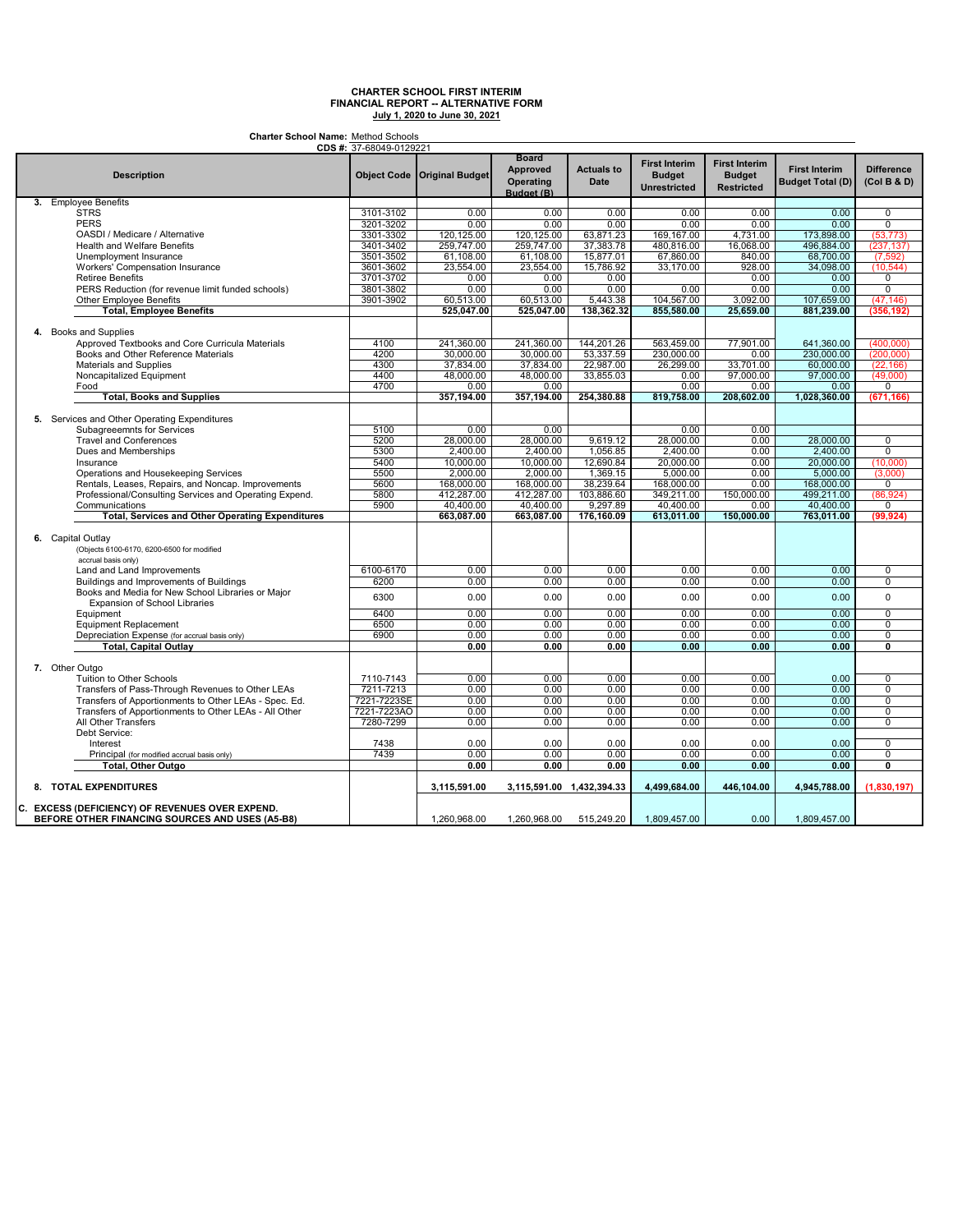| <b>Charter School Name: Method Schools</b><br>CDS #: 37-68049-0129221                                                                                                                                                           |                    |                                                      |                                                      |                                  |                                                              |                                                            |                                                      |                                  |
|---------------------------------------------------------------------------------------------------------------------------------------------------------------------------------------------------------------------------------|--------------------|------------------------------------------------------|------------------------------------------------------|----------------------------------|--------------------------------------------------------------|------------------------------------------------------------|------------------------------------------------------|----------------------------------|
| <b>Description</b>                                                                                                                                                                                                              |                    | <b>Object Code   Original Budget</b>                 | <b>Board</b><br>Approved<br>Operating<br>Budget (B)  | <b>Actuals to</b><br><b>Date</b> | <b>First Interim</b><br><b>Budget</b><br><b>Unrestricted</b> | <b>First Interim</b><br><b>Budget</b><br><b>Restricted</b> | <b>First Interim</b><br><b>Budget Total (D)</b>      | <b>Difference</b><br>(Col B & D) |
| D.<br><b>OTHER FINANCING SOURCES / USES</b>                                                                                                                                                                                     |                    |                                                      |                                                      |                                  |                                                              |                                                            |                                                      |                                  |
| <b>Other Sources</b>                                                                                                                                                                                                            | 8930-8979          | 0.00                                                 | 0.00                                                 | 0.00                             | 0.00                                                         | 0.00                                                       | 0.00                                                 | 0                                |
| Less: Other Uses<br>2                                                                                                                                                                                                           | 7630-7699          | 0.00                                                 | 0.00                                                 | 0.00                             | 0.00                                                         | 0.00                                                       | 0.00                                                 | $\Omega$                         |
| Contributions Between Unrestricted and Restricted Accounts<br>3.                                                                                                                                                                |                    |                                                      |                                                      |                                  |                                                              |                                                            |                                                      |                                  |
| (must net to zero)                                                                                                                                                                                                              | 8980-8999          | 0.00                                                 | 0.00                                                 | 0.00                             | 0.00                                                         | 0.00                                                       | 0.00                                                 | $\Omega$                         |
| <b>TOTAL OTHER FINANCING SOURCES / USES</b><br>4.                                                                                                                                                                               |                    | 0.00                                                 | 0.00                                                 | 0.00                             | 0.00                                                         | 0.00                                                       | 0.00                                                 | 0                                |
| E. NET INCREASE (DECREASE) IN FUND BALANCE (C + D4)                                                                                                                                                                             |                    | 1.260.968.00                                         | 1.260.968.00                                         | 515.249.20                       | .809.457.00                                                  | 0.00                                                       | 1,809,457.00                                         | $\Omega$                         |
| <b>F. FUND BALANCE, RESERVES</b><br>1. Beginning Fund Balance<br>As of July 1<br>a.<br>Adjustments/Restatements to Beginning Balance<br>b<br>Adjusted Beginning Balance<br>c.<br>Ending Fund Balance, Oct 31 (E + F.1.c.)<br>2. | 9791<br>9793, 9795 | 4,607,779.72<br>0.00<br>4.607.779.72<br>5.868.747.72 | 4.607.779.72<br>0.00<br>4.607.779.72<br>5.868.747.72 |                                  | 6.373.361.95<br>6.373.361.95<br>8.182.818.95                 | 449.920.00<br>449,920.00<br>449.920.00                     | 6.823.281.95<br>0.00<br>6,823,281.95<br>8.632.738.95 | 2,215,502<br>$\Omega$            |
| Components of Ending Fund Balance:                                                                                                                                                                                              |                    |                                                      |                                                      |                                  |                                                              |                                                            |                                                      |                                  |
| Reserve for Revolving Cash (equals object 9130)                                                                                                                                                                                 | 9711               | 0.00                                                 | 0.00                                                 |                                  | 0.00                                                         | 0.00                                                       | 0.00                                                 |                                  |
| Reserve for Stores (equals object 9320)                                                                                                                                                                                         | 9712               | 0.00                                                 | 0.00                                                 |                                  | 0.00                                                         | 0.00                                                       | 0.00                                                 |                                  |
| Reserve for Prepaid Expenditures (equals object 9330)                                                                                                                                                                           | 9713               | 0.00                                                 | 0.00                                                 |                                  | 0.00                                                         | 0.00                                                       | 0.00                                                 |                                  |
| All Others                                                                                                                                                                                                                      | 9719               | 0.00                                                 | 0.00                                                 |                                  | 0.00                                                         | 0.00                                                       | 0.00                                                 |                                  |
| <b>Legally Restricted Balance</b>                                                                                                                                                                                               | 9740               | 0.00                                                 | 0.00                                                 |                                  |                                                              | 0.00                                                       | 0.00                                                 |                                  |
| Designated for Economic Uncertainties                                                                                                                                                                                           | 9770               | 0.00                                                 | 0.00                                                 |                                  | 0.00                                                         |                                                            | 0.00                                                 |                                  |
| <b>Other Designations</b>                                                                                                                                                                                                       | 9775, 9780         | 0.00                                                 | 0.00                                                 |                                  | 0.00                                                         | 0.00                                                       | 0.00                                                 |                                  |
| Net Investment in Capital Assests (Accrual Basis Only)                                                                                                                                                                          | 9796               | 0.00                                                 | 0.00                                                 |                                  | 0.00                                                         | 0.00                                                       | 0.00                                                 |                                  |
| <b>Undesignated / Unappropriated Amount</b>                                                                                                                                                                                     | 9790               | 5.868.747.72                                         | 5.868.747.72                                         |                                  | 8.182.818.95                                                 | 449.920.00                                                 | 8.632.738.95                                         | 0                                |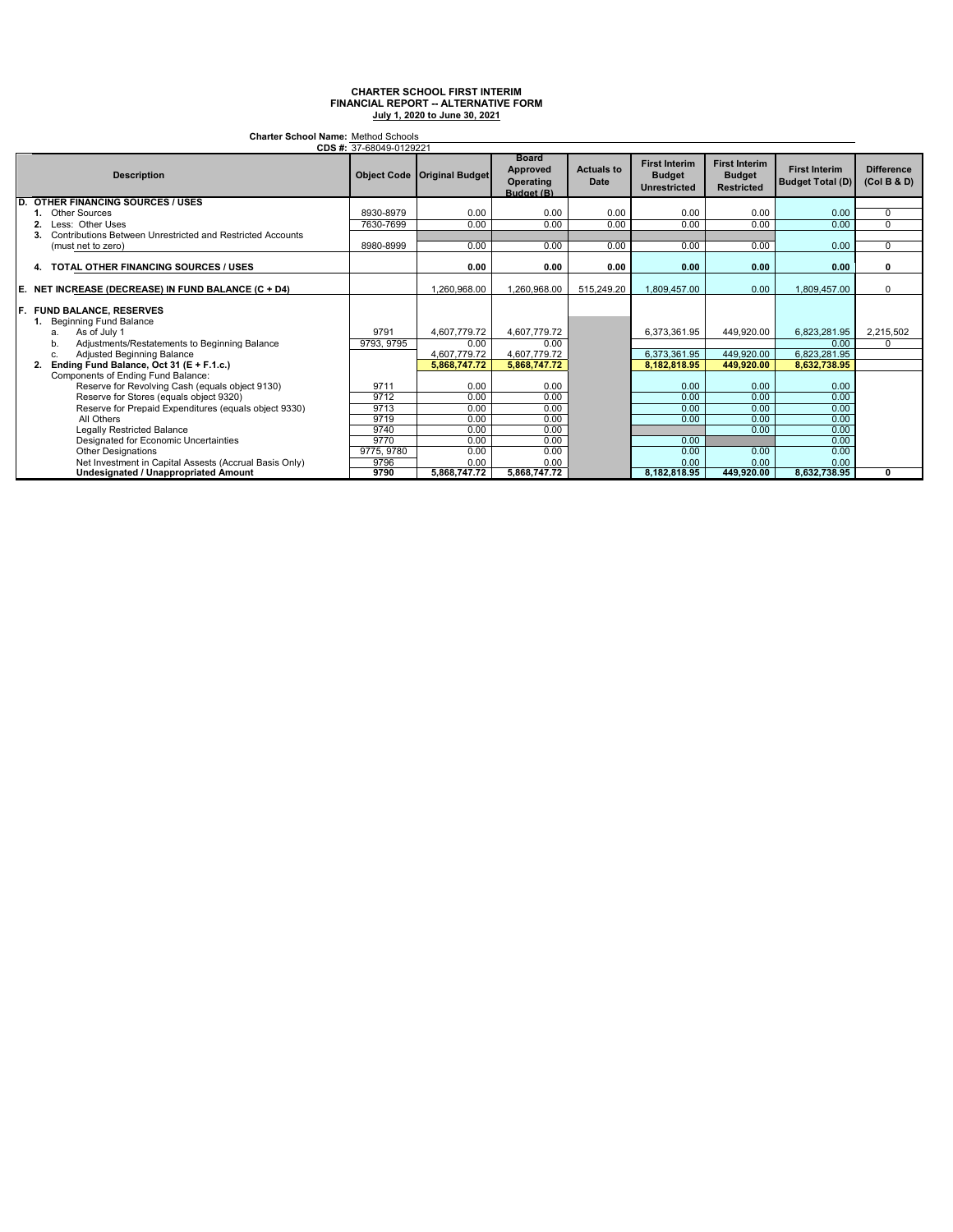#### **CHARTER SCHOOL MULTI-YEAR PROJECTION - ALTERNATIVE FORM**

**Charter School Name:** Method Schools

**CDS #:**

**Charter Approving Entity: County:**

|                             | hool Name: Method Schools:     |
|-----------------------------|--------------------------------|
|                             | CDS #: 37-68049-0129221        |
|                             | ving Entity: Dehesa Elementary |
|                             | County: San Diego              |
| <b>Charter #: 1617</b>      |                                |
| <b>Fiscal Year: 2020-21</b> |                                |
|                             |                                |

| 2020-21 (populated from Alternative Form Tab)          |                    |                      |                      |                      |                    |                    |
|--------------------------------------------------------|--------------------|----------------------|----------------------|----------------------|--------------------|--------------------|
|                                                        |                    | <b>First Interim</b> | <b>First Interim</b> |                      |                    |                    |
| <b>Description</b>                                     | <b>Object Code</b> | <b>Budget</b>        | <b>Budget</b>        | <b>First Interim</b> | <b>Totals for</b>  | <b>Totals for</b>  |
|                                                        |                    | <b>Unrestricted</b>  | <b>Restricted</b>    | <b>Budget Total</b>  | 2021-22            | 2022-23            |
| <b>REVENUES</b>                                        |                    |                      |                      |                      |                    |                    |
| 1. LCFF Sources                                        |                    |                      |                      |                      |                    |                    |
| State Aid - Current Year                               | 8011               | 5.846.006.00         |                      | 5.846.006.00         | 5,889,985.00       | 5,889,985.00       |
| Education Protection Account - Current Year            | 8012               | 117,750.00           |                      | 117,750.00           | 117,750.00         | 117,750.00         |
| State Aid - Prior Years                                | 8019               | 0.00                 |                      | 0.00                 | 0.00               | 0.00               |
| Transfer of Charter Schools in Lieu of Property Taxes  | 8096               | 122,810.00           |                      | 122,810.00           | 122,810.00         | 122,810.00         |
| Other LCFF Transfers                                   | 8091, 8097         | 0.00                 |                      | 0.00                 | 0.00               | 0.00               |
| <b>Total, LCFF Sources</b>                             |                    | 6,086,566.00         |                      | 6,086,566.00         | 6,130,545.00       | 6,130,545.00       |
|                                                        |                    |                      |                      |                      |                    |                    |
| 2. Federal Revenues                                    |                    |                      |                      |                      |                    |                    |
| No Child Left Behind                                   | 8290               |                      | 0.00                 | 0.00                 | 0.00               | 0.00               |
| Special Education - Federal                            | 8181, 8182         |                      | 0.00                 | 0.00                 | 0.00               | 0.00               |
| <b>Child Nutrition - Federal</b>                       | 8220               |                      | 0.00                 | 0.00                 | 0.00               | 0.00               |
| <b>Other Federal Revenues</b>                          | 8290               | 0.00                 | 100,353.00           | 100,353.00           | 0.00               | 0.00               |
| <b>Total, Federal Revenues</b>                         |                    | 0.00                 | 100,353.00           | 100.353.00           | 0.00               | 0.00               |
| Other State Revenues<br>3.                             |                    |                      |                      |                      |                    |                    |
| Special Education - State                              | <b>StateRevSE</b>  |                      | 312,050.00           | 312.050.00           | 210,000.00         | 210.000.00         |
| <b>Child Nutrition Programs</b>                        | 8520               |                      | 0.00                 | 0.00                 | 0.00               | 0.00               |
| <b>Mandated Costs Reimbursements</b>                   | 8550               | 27,088.00            |                      | 27,088.00            | 18,303.00          | 18,303.00          |
| Lottery - Unrestricted and Instructional Materials     | 8560               | 95,487.00            | 33,701.00            | 129.188.00           | 86.940.00          | 86.940.00          |
| Low Performing Student Block Grant                     | 8590               | 0.00                 | 0.00                 | 0.00                 | 0.00               | 0.00               |
| All Other State Revenues                               | <b>StateRevAO</b>  | 0.00                 | 0.00                 | 0.00                 | 0.00               | 0.00               |
| <b>Total. Other State Revenues</b>                     |                    | 122,575.00           | 345,751.00           | 468,326.00           | 315,243.00         | 315.243.00         |
|                                                        |                    |                      |                      |                      |                    |                    |
| Other Local Revenues<br>4.                             |                    |                      |                      |                      |                    |                    |
| Transfers from Sponsoring LEAs to Charter Schools      | 8791               | 0.00                 |                      | 0.00                 | 0.00               | 0.00               |
| All Other Local Revenues                               | <b>LocalRevAO</b>  | 100,000.00           | 0.00                 | 100.000.00           | 100,000.00         | 100.000.00         |
| <b>Total, Local Revenues</b>                           |                    | 100.000.00           | 0.00                 | 100.000.00           | 100.000.00         | 100.000.00         |
|                                                        |                    |                      |                      |                      |                    |                    |
| 5. TOTAL REVENUES                                      |                    | 6,309,141.00         | 446,104.00           | 6,755,245.00         | 6,545,788.00       | 6,545,788.00       |
|                                                        |                    |                      |                      |                      |                    |                    |
| <b>B. EXPENDITURES</b>                                 |                    |                      |                      |                      |                    |                    |
| 1. Certificated Salaries                               |                    |                      |                      |                      |                    |                    |
| <b>Teachers' Salaries</b>                              | 1100               | 1,620,289.00         | 61,843.00            | 1.682.132.00         | 1,766,238.00       | 1,850,345.00       |
| <b>Certificated Pupil Support Salaries</b>             | 1200               | 0.00                 | 0.00                 | 0.00                 | 0.00               | 0.00               |
| Certificated Supervisors' and Administrators' Salaries | 1300<br>1900       | 122,602.00<br>0.00   | 0.00<br>0.00         | 122.602.00<br>0.00   | 128,732.00<br>0.00 | 134,862.00<br>0.00 |
| Other Certificated Salaries                            |                    | 1,742,891.00         | 61.843.00            | 1.804.734.00         | 1.894.970.00       | 1.985.207.00       |
| <b>Total, Certificated Salaries</b>                    |                    |                      |                      |                      |                    |                    |
| 2. Non-certificated Salaries                           |                    |                      |                      |                      |                    |                    |
| <b>Instructional Aides' Salaries</b>                   | 2100               | 192,732.00           | 0.00                 | 192.732.00           | 202,368.00         | 212.005.00         |
| Non-certificated Support Salaries                      | 2200               | 0.00                 | 0.00                 | 0.00                 | 0.00               | 0.00               |
| Non-certificated Supervisors' and Administrators' Sal. | 2300               | 73,651.00            | 0.00                 | 73,651.00            | 77,334.00          | 81,016.00          |
| <b>Clerical and Office Salaries</b>                    | 2400               | 202,061.00           | 0.00                 | 202,061.00           | 212,164.00         | 222.267.00         |
| <b>Other Non-certificated Salaries</b>                 | 2900               | 0.00                 | 0.00                 | 0.00                 | 0.00               | 0.00               |
| <b>Total. Non-certificated Salaries</b>                |                    | 468.444.00           | 0.00                 | 468.444.00           | 491.866.00         | 515,288.00         |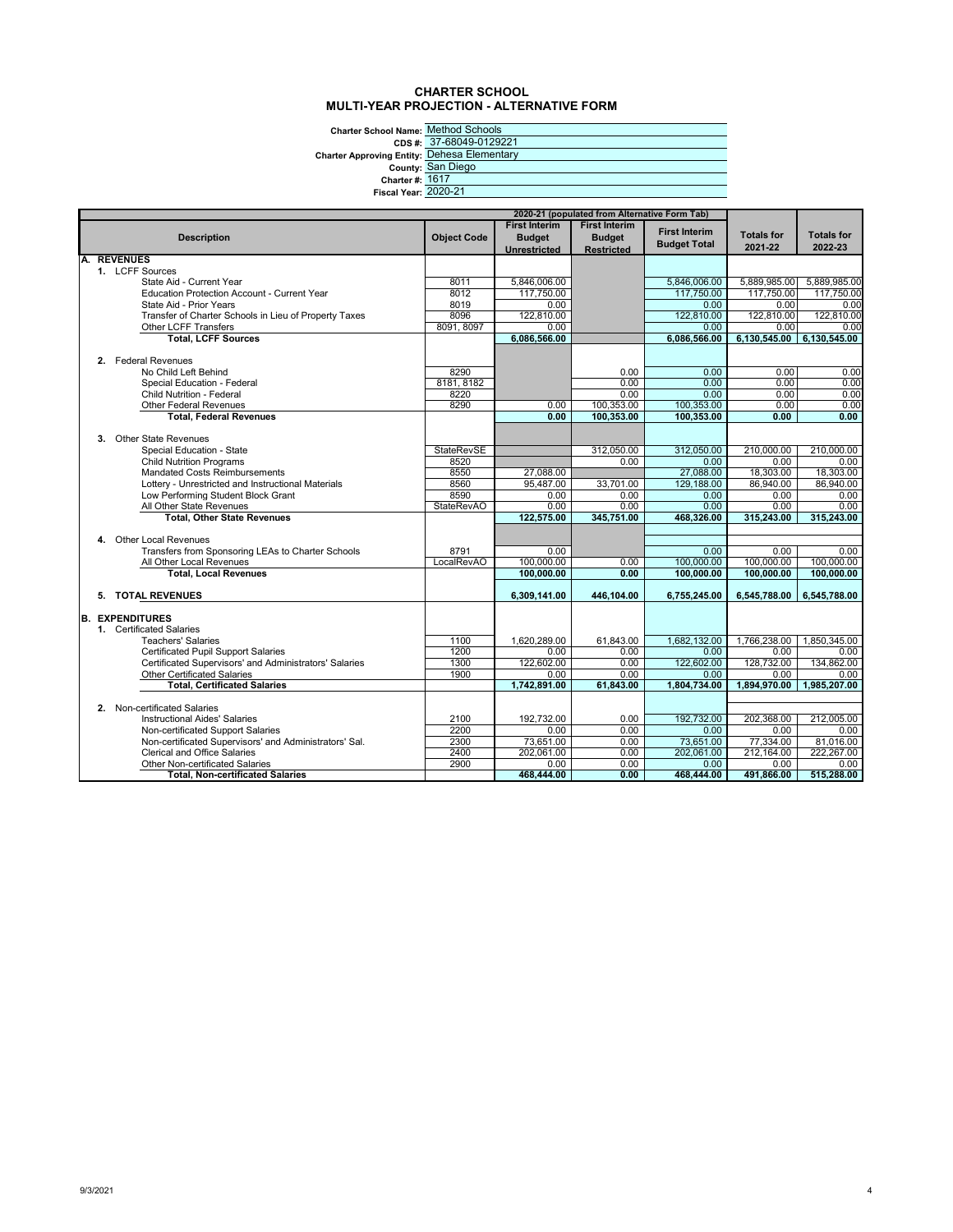|    | <b>Description</b>                                      | <b>Object Code</b> | <b>First Interim</b><br><b>Budget</b><br>Unrestricted | <b>First Interim</b><br><b>Budget</b><br><b>Restricted</b> | <b>First Interim</b><br><b>Budget Total</b> | <b>Totals for</b><br>2021-22 | <b>Totals for</b><br>2022-23 |
|----|---------------------------------------------------------|--------------------|-------------------------------------------------------|------------------------------------------------------------|---------------------------------------------|------------------------------|------------------------------|
| 3. | <b>Employee Benefits</b>                                |                    |                                                       |                                                            |                                             |                              |                              |
|    | <b>STRS</b>                                             | 3101-3102          | 0.00                                                  | 0.00                                                       | 0.00                                        | 0.00                         | 0.00                         |
|    | <b>PERS</b>                                             | 3201-3202          | 0.00                                                  | 0.00                                                       | 0.00                                        | 0.00                         | 0.00                         |
|    | OASDI / Medicare / Alternative                          | 3301-3302          | 169, 167.00                                           | 4,731.00                                                   | 173,898.00                                  | 182,593.00                   | 191,288.00                   |
|    | <b>Health and Welfare Benefits</b>                      | 3401-3402          | 480.816.00                                            | 16.068.00                                                  | 496.884.00                                  | 521,728.00                   | 546.572.00                   |
|    | Unemployment Insurance                                  | 3501-3502          | 67,860.00                                             | 840.00                                                     | 68,700.00                                   | 72,135.00                    | 75,570.00                    |
|    | Workers' Compensation Insurance                         | 3601-3602          | 33,170.00                                             | 928.00                                                     | 34,098.00                                   | 35,803.00                    | 37,507.00                    |
|    | <b>Retiree Benefits</b>                                 | 3701-3702          | 0.00                                                  | 0.00                                                       | 0.00                                        | 0.00                         | 0.00                         |
|    | PERS Reduction (for revenue limit funded schools)       | 3801-3802          | 0.00                                                  | 0.00                                                       | 0.00                                        | 0.00                         | 0.00                         |
|    | <b>Other Employee Benefits</b>                          | 3901-3902          | 104,567.00<br>855,580.00                              | 3,092.00<br>25,659.00                                      | 107,659.00<br>881,239.00                    | 113,042.00<br>925,301.00     | 118,425.00<br>969,362.00     |
|    | <b>Total, Employee Benefits</b>                         |                    |                                                       |                                                            |                                             |                              |                              |
|    | 4. Books and Supplies                                   |                    |                                                       |                                                            |                                             |                              |                              |
|    | Approved Textbooks and Core Curricula Materials         | 4100               | 563,459.00                                            | 77,901.00                                                  | 641,360.00                                  | 660.601.00                   | 680,419.00                   |
|    | Books and Other Reference Materials                     | 4200               | 230,000.00                                            | 0.00                                                       | 230,000.00                                  | 236,900.00                   | 244,007.00                   |
|    | <b>Materials and Supplies</b>                           | 4300               | 26,299.00                                             | 33,701.00                                                  | 60,000.00                                   | 61,800.00                    | 63,654.00                    |
|    | Noncapitalized Equipment                                | 4400               | 0.00                                                  | 97.000.00                                                  | 97,000.00                                   | 101,850.00                   | 104.906.00                   |
|    | Food                                                    | 4700               | 0.00                                                  | 0.00                                                       | 0.00                                        | 0.00                         | 0.00                         |
|    | <b>Total, Books and Supplies</b>                        |                    | 819,758.00                                            | 208,602.00                                                 | 1,028,360.00                                | 1,061,151.00                 | 1,092,986.00                 |
|    |                                                         |                    |                                                       |                                                            |                                             |                              |                              |
|    | 5. Services and Other Operating Expenditures            |                    |                                                       |                                                            |                                             |                              |                              |
|    | <b>Subagreeemnts for Services</b>                       | 5100               | 0.00                                                  | 0.00                                                       | 0.00                                        | 0.00                         | 0.00                         |
|    | <b>Travel and Conferences</b>                           | 5200               | 28,000.00                                             | 0.00                                                       | 28,000.00                                   | 28,840.00                    | 29,705.00                    |
|    | Dues and Memberships                                    | 5300               | 2.400.00                                              | 0.00                                                       | 2.400.00                                    | 2.472.00                     | 2.546.00                     |
|    | Insurance                                               | 5400               | 20,000.00                                             | 0.00                                                       | 20,000.00                                   | 20,600.00                    | 21,218.00                    |
|    | Operations and Housekeeping Services                    | 5500               | 5,000.00                                              | 0.00                                                       | 5,000.00                                    | 5,150.00                     | 5,305.00                     |
|    | Rentals, Leases, Repairs, and Noncap. Improvements      | 5600               | 168,000.00                                            | 0.00                                                       | 168,000.00                                  | 249,800.00                   | 257,294.00                   |
|    | Professional/Consulting Services and Operating Expend.  | 5800               | 349,211.00                                            | 150.000.00                                                 | 499.211.00                                  | 580,679.00                   | 599.731.00                   |
|    | Communications                                          | 5900               | 40,400.00                                             | 0.00                                                       | 40,400.00                                   | 41,612.00                    | 42,860.00                    |
|    | <b>Total, Services and Other Operating Expenditures</b> |                    | 613,011.00                                            | 150,000.00                                                 | 763,011.00                                  | 929,153.00                   | 958,659.00                   |
|    |                                                         |                    |                                                       |                                                            |                                             |                              |                              |
| 6. | Capital Outlay                                          |                    |                                                       |                                                            |                                             |                              |                              |
|    | (Objects 6100-6170, 6200-6500 for modified              |                    |                                                       |                                                            |                                             |                              |                              |
|    | accrual basis only)                                     |                    |                                                       |                                                            |                                             |                              |                              |
|    | Land and Land Improvements                              | 6100-6170          | 0.00                                                  | 0.00                                                       | 0.00                                        | 0.00                         | 0.00                         |
|    | Buildings and Improvements of Buildings                 | 6200               | 0.00                                                  | 0.00                                                       | 0.00                                        | 0.00                         | 0.00                         |
|    | Books and Media for New School Libraries or Major       |                    | 0.00                                                  | 0.00                                                       | 0.00                                        | 0.00                         | 0.00                         |
|    | <b>Expansion of School Libraries</b>                    | 6300               | 0.00                                                  | 0.00                                                       | 0.00                                        | 0.00                         | 0.00                         |
|    | Equipment                                               | 6400               | 0.00                                                  | 0.00                                                       | 0.00                                        | 0.00                         | 0.00                         |
|    | <b>Equipment Replacement</b>                            | 6500               | 0.00                                                  | 0.00                                                       | 0.00                                        | 0.00                         | 0.00                         |
|    | Depreciation Expense (for accrual basis only)           | 6900               | 0.00                                                  | 0.00                                                       | 0.00                                        | 0.00                         | 0.00                         |
|    | <b>Total, Capital Outlay</b>                            |                    | 0.00                                                  | 0.00                                                       | 0.00                                        | 0.00                         | 0.00                         |
|    |                                                         |                    |                                                       |                                                            |                                             |                              |                              |
|    | 7. Other Outgo                                          |                    |                                                       |                                                            |                                             |                              |                              |
|    | <b>Tuition to Other Schools</b>                         | 7110-7143          | 0.00                                                  | 0.00                                                       | 0.00                                        | 0.00                         | 0.00                         |
|    | Transfers of Pass-Through Revenues to Other LEAs        | 7211-7213          | 0.00                                                  | 0.00                                                       | 0.00                                        | 0.00                         | 0.00                         |
|    | Transfers of Apportionments to Other LEAs - Spec. Ed.   | 7221-7223SE        | 0.00                                                  | 0.00                                                       | 0.00                                        | 0.00                         | 0.00                         |
|    | Transfers of Apportionments to Other LEAs - All Other   | 7221-7223AO        | 0.00                                                  | 0.00                                                       | 0.00                                        | 0.00                         | 0.00                         |
|    | All Other Transfers                                     | 7280-7299          | 0.00                                                  | 0.00                                                       | 0.00                                        | 0.00                         | 0.00                         |
|    | Debt Service:                                           |                    |                                                       |                                                            |                                             |                              |                              |
|    | Interest                                                | 7438               | 0.00                                                  | 0.00                                                       | 0.00                                        | 0.00                         | 0.00                         |
|    | Principal (for modified accrual basis only)             | 7439               | 0.00                                                  | 0.00                                                       | 0.00                                        | 0.00                         | 0.00                         |
|    | Total, Other Outgo                                      |                    | 0.00                                                  | 0.00                                                       | 0.00                                        | 0.00                         | 0.00                         |
|    |                                                         |                    |                                                       |                                                            |                                             |                              |                              |
|    | 8. TOTAL EXPENDITURES                                   |                    | 4.499.684.00                                          | 446,104.00                                                 | 4.945.788.00                                | 5,302,441.00                 | 5,521,502.00                 |
|    | C. EXCESS (DEFICIENCY) OF REVENUES OVER EXPEND.         |                    |                                                       |                                                            |                                             |                              |                              |
|    | BEFORE OTHER FINANCING SOURCES AND USES (A5-B8)         |                    | 1,809,457.00                                          | 0.00                                                       | 1,809,457.00                                | 1,243,347.00   1,024,286.00  |                              |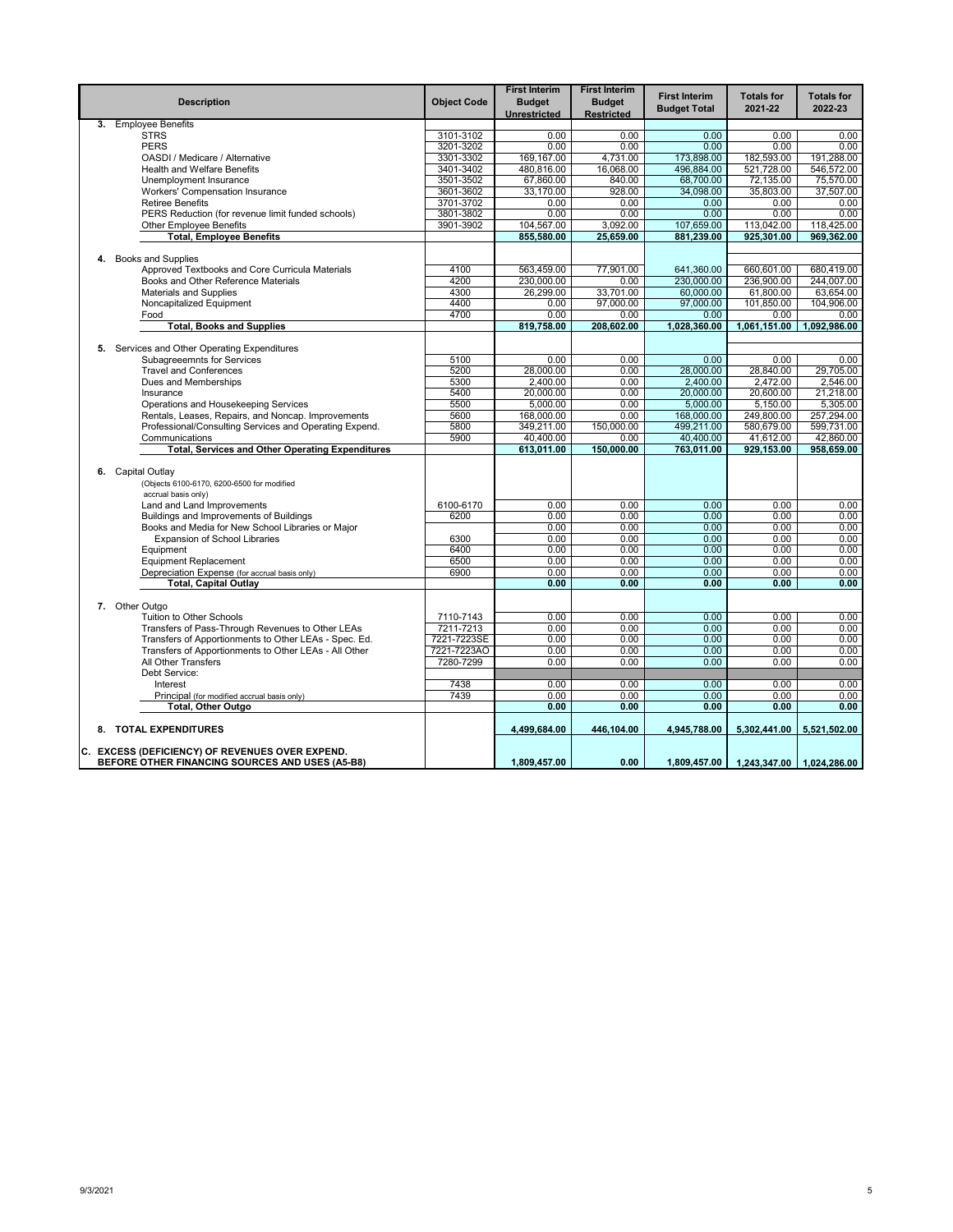|    | <b>Description</b>                                               | <b>Object Code</b> | <b>First Interim</b><br><b>Budget</b><br><b>Unrestricted</b> | <b>First Interim</b><br><b>Budget</b><br><b>Restricted</b> | <b>First Interim</b><br><b>Budget Total</b> | <b>Totals for</b><br>2021-22 | <b>Totals for</b><br>2022-23 |
|----|------------------------------------------------------------------|--------------------|--------------------------------------------------------------|------------------------------------------------------------|---------------------------------------------|------------------------------|------------------------------|
| D. | <b>OTHER FINANCING SOURCES / USES</b>                            |                    |                                                              |                                                            |                                             |                              |                              |
|    | Other Sources                                                    | 8930-8979          | 0.00                                                         | 0.00                                                       | 0.00                                        | 0.00                         | 0.00                         |
|    | Less: Other Uses                                                 | 7630-7699          | 0.00                                                         | 0.00                                                       | 0.00                                        | 0.00                         | 0.00                         |
|    | Contributions Between Unrestricted and Restricted Accounts<br>3. |                    |                                                              |                                                            |                                             |                              |                              |
|    | (must net to zero)                                               | 8980-8999          | 0.00                                                         | 0.00                                                       | 0.00                                        | 0.00                         | 0.00                         |
|    | TOTAL OTHER FINANCING SOURCES / USES<br>4.                       |                    | 0.00                                                         | 0.00                                                       | 0.00                                        | 0.00                         | 0.00                         |
| E. | NET INCREASE (DECREASE) IN FUND BALANCE (C + D4)                 |                    | 1,809,457.00                                                 | 0.00                                                       | 1,809,457.00                                | 1,243,347.00                 | 1,024,286.00                 |
|    |                                                                  |                    |                                                              |                                                            |                                             |                              |                              |
| F. | <b>FUND BALANCE, RESERVES</b>                                    |                    |                                                              |                                                            |                                             |                              |                              |
|    | <b>Beginning Fund Balance</b>                                    |                    | 0.00                                                         | 0.00                                                       |                                             |                              |                              |
|    | As of July 1<br>a.                                               | 9791               | 6,373,361.95                                                 | 449,920.00                                                 | 6,823,281.95                                | 8,632,738.95                 | 9,876,085.95                 |
|    | Adjustments/Restatements to Beginning Balance<br>b.              | 9793, 9795         | 0.00                                                         | 0.00                                                       | 0.00                                        | 0.00                         | 0.00                         |
|    | <b>Adjusted Beginning Balance</b><br>c.                          |                    | 6,373,361.95                                                 | 449,920.00                                                 | 6,823,281.95                                | 8,632,738.95                 | 9,876,085.95                 |
|    | Ending Fund Balance, Oct 31 (E + F.1.c.)<br>2.                   |                    | 8,182,818.95                                                 | 449.920.00                                                 | 8.632.738.95                                | 9,876,085.95                 |                              |
|    | Components of Ending Fund Balance:                               |                    |                                                              |                                                            |                                             |                              |                              |
|    | Reserve for Revolving Cash (equals object 9130)                  | 9711               | 0.00                                                         | 0.00                                                       | 0.00                                        | 0.00                         | 0.00                         |
|    | Reserve for Stores (equals object 9320)                          | 9712               | 0.00                                                         | 0.00                                                       | 0.00                                        | 0.00                         | 0.00                         |
|    | Reserve for Prepaid Expenditures (equals object 9330)            | 9713               | 0.00                                                         | 0.00                                                       | 0.00                                        | 0.00                         | 0.00                         |
|    | All Others                                                       | 9719               | 0.00                                                         | 0.00                                                       | 0.00                                        | 0.00                         | 0.00                         |
|    | <b>Legally Restricted Balance</b>                                | 9740               |                                                              | 0.00                                                       | 0.00                                        | 0.00                         | 0.00                         |
|    | Designated for Economic Uncertainties                            | 9770               | 0.00                                                         |                                                            | 0.00                                        | 0.00                         | 0.00                         |
|    | <b>Other Designations</b>                                        | 9775, 9780         | 0.00                                                         | 0.00                                                       | 0.00                                        | 0.00                         | 0.00                         |
|    | Net Investment in Capital Assests (Accrual Basis Only)           | 9796               | 0.00                                                         | 0.00                                                       | 0.00                                        | 0.00                         | 0.00                         |
|    | Undesignated / Unappropriated Amount                             | 9790               | 8,182,818.95                                                 | 449,920.00                                                 | 8,632,738.95                                |                              | 9,876,085.95 #############   |